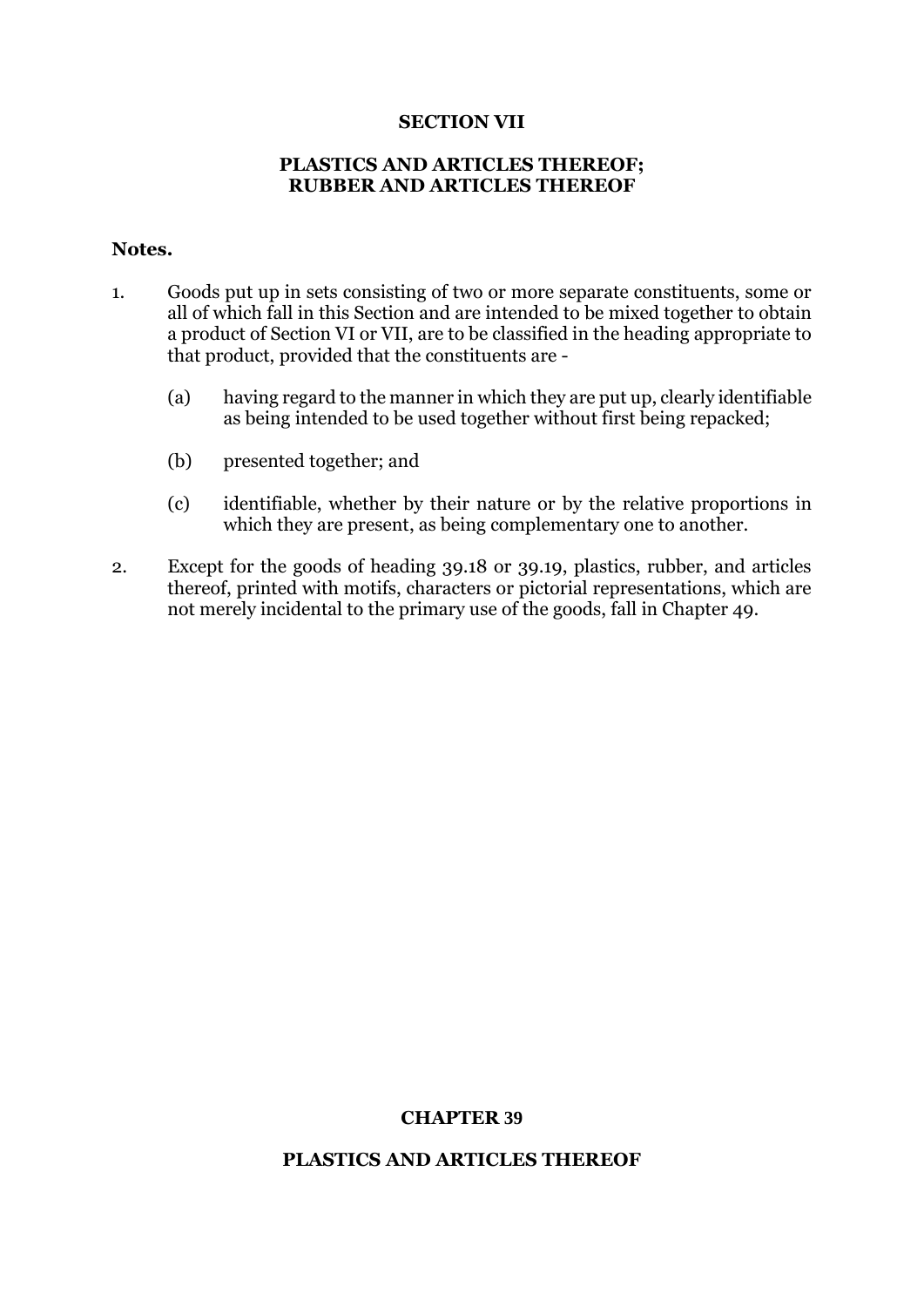## **Notes.**

1. Throughout the Nomenclature the expression "plastics" means those materials of headings 39.01 to 39.14 which are or have been capable, either at the moment of polymerisation or at some subsequent stage, of being formed under external influence (usually heat and pressure, if necessary with a solvent or plasticiser) by moulding, casting, extruding, rolling or other process into shapes which are retained on the removal of the external influence.

Throughout the Nomenclature any reference to "plastics" also includes vulcanised fibre. The expression, however, does not apply to materials regarded as textile materials of Section XI.

- 1. This Chapter does not cover:
	- (a) Lubricating preparations of heading 27.10 or 34.03;
	- (b) Waxes of heading 27.12 or 34.04;
	- (c) Separate chemically defined organic compounds (Chapter 29);
	- (d) Heparin or its salts (heading 30.01);
	- (e) Solutions (other than collodions) consisting of any of the products specified in headings 39.01 to 39.13 in volatile organic solvents when the weight of the solvent exceeds 50% of the weight of the solution (heading 32.08); stamping foils of heading 32.12;
	- (f) Organic surface-active agents or preparations of heading 34.02;
	- (g) Run gums or ester gums (heading 38.06);
	- (h) Prepared additives for mineral oils (including gasoline) or for other liquids used for the same purposes as mineral oils (heading 38.11);
	- (ij) Prepared hydraulic fluids based on polyglycols, silicones or other polymers of Chapter 39 (heading 38.19);
	- (k) Diagnostic or laboratory reagents on a backing of plastics (heading 38.22);
	- (l) Synthetic rubber, as defined for the purposes of Chapter 40, or articles thereof;
	- (m) Saddlery or harness (heading 42.01) or trunks, suitcases, handbags or other containers of heading 42.02;
	- (n) Plaits, wickerwork or other articles of Chapter 46;
	- (o) Wall coverings of heading 48.14;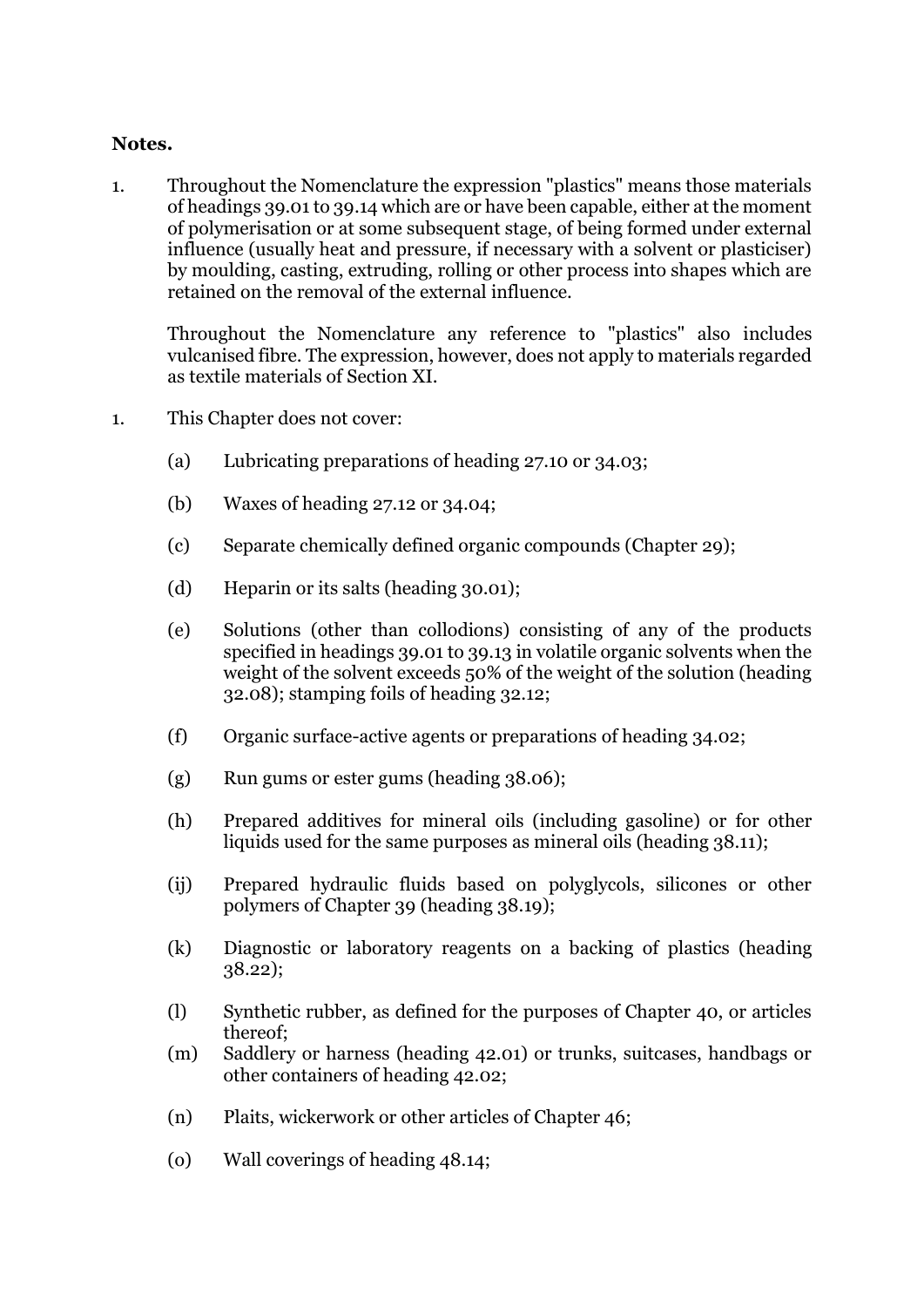- (p) Goods of Section XI (textiles and textile articles);
- (q) Articles of Section XII (for example, footwear, headgear, umbrellas, sun umbrellas, walking-sticks, whips, riding-crops or parts thereof);
- (r) Imitation jewellery of heading 71.17;
- (s) Articles of Section XVI (machines and mechanical or electrical appliances);
- (t) Parts of aircraft or vehicles of Section XVII;
- (u) Articles of Chapter 90 (for example, optical elements, spectacle frames, drawing instruments);
- (v) Articles of Chapter 91 (for example, clock or watch cases) ;
- (w) Articles of Chapter 92 (for example, musical instruments or parts thereof);
- (x) Articles of Chapter 94 (for example, furniture, lamps and lighting fittings, illuminated signs, prefabricated buildings);
- (y) Articles of Chapter 95 (for example, toys, games, sports requisites); or
- (z) Articles of Chapter 96 (for example, brushes, buttons, slide fasteners, combs, mouthpieces or stems for smoking pipes, cigarette-holders or the like, parts of vacuum flasks or the like, pens, propelling pencils, and monopods, bipods, tripods and similar articles).
- 2. Headings 39.01 to 39.11 apply only to goods of a kind produced by chemical synthesis, falling in the following categories -
	- (a) Liquid synthetic polyolefins of which less than 60% by volume distils at 300oC, after conversion to 1,013 millibars when a reduced-pressure distillation method is used (headings 39.01 and 39.02);
	- (b) Resins, not highly polymerised, of the coumarone-indene type (heading 39.11);
	- (c) Other synthetic polymers with an average of at least 5 monomer units;
	- (d) Silicones (heading 39.10);
	- (e) Resols (heading 39.09) and other prepolymers.
- 4. The expression "copolymers" covers all polymers in which no single monomer unit contributes 95% or more by weight to the total polymer content.

For the purposes of this Chapter, except where the context otherwise requires, copolymers (including co-polycondensates, co-polyaddition products, block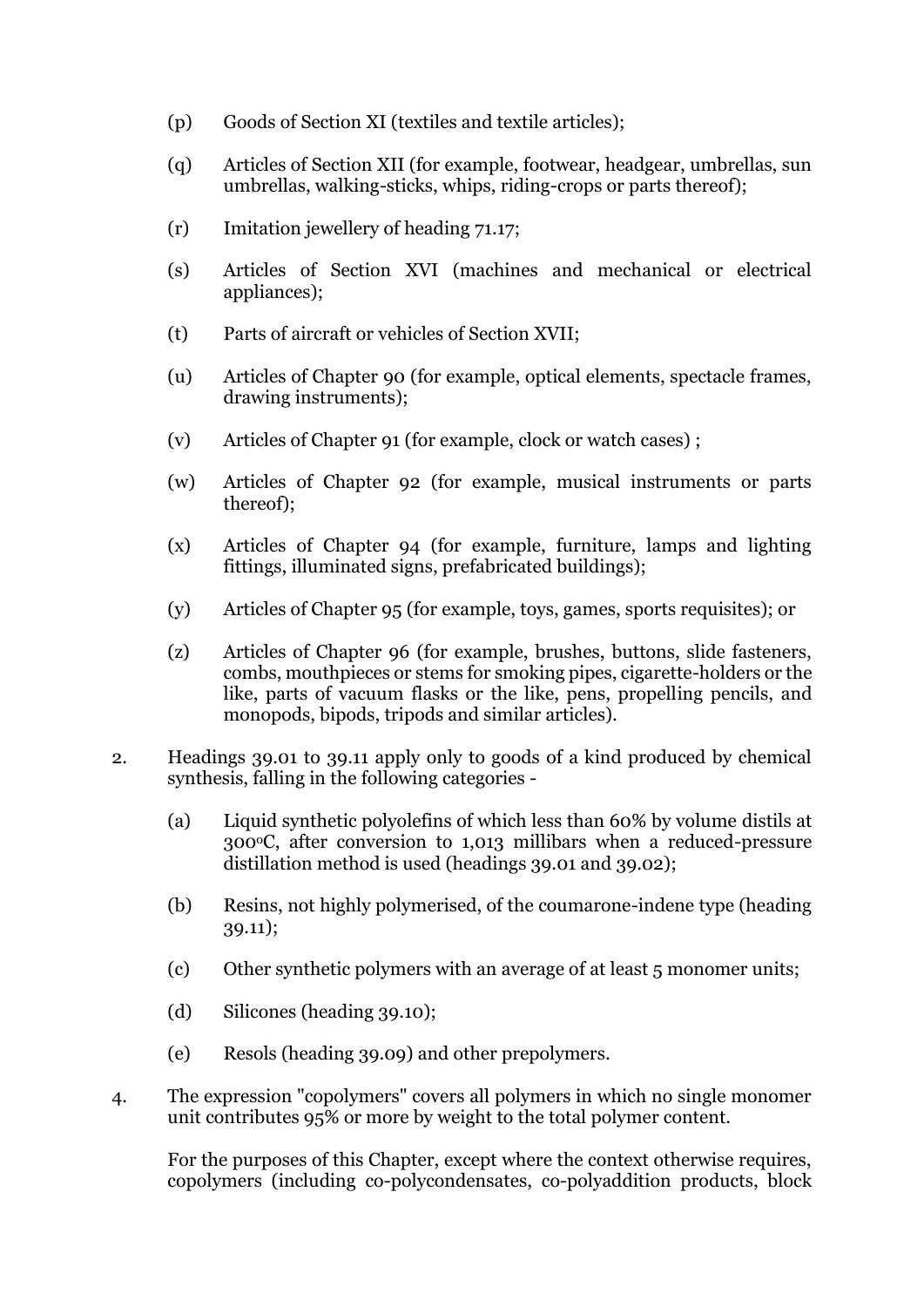copolymers and graft copolymers) and polymer blends are to be classified in the heading covering polymers of that comonomer unit which predominates by weight over every other single comonomer unit. For the purposes of this Note, constituent comonomer units of polymers falling in the same heading shall be taken together.

If no single comonomer unit predominates, copolymers or polymer blends, as the case may be, are to be classified in the heading which occurs last in numerical order among those which equally merit consideration.

- 5. Chemically modified polymers, that is those in which only appendages to the main polymer chain have been changed by chemical reaction, are to be classified in the heading appropriate to the unmodified polymer. This provision does not apply to graft copolymers.
- 6. In headings 39.01 to 39.14, the expression "primary forms" applies only to the following forms:
	- (a) Liquids and pastes, including dispersions (emulsions and suspensions) and solutions;
	- (b) Blocks of irregular shape, lumps, powders (including moulding powders), granules, flakes and similar bulk forms.
- 7. Heading 39.15 does not apply to waste, parings and scrap of a single thermoplastic material, transformed into primary forms (headings 39.01 to 39.14).
- 8. For the purposes of heading 39.17, the expression "tubes, pipes and hoses" means hollow products, whether semi-manufactures or finished products, of a kind generally used for conveying, conducting or distributing gases or liquids (for example, ribbed garden hose, perforated tubes). This expression also includes sausage casings and other lay-flat tubing. However, except for the last-mentioned, those having an internal cross-section other than round, oval, rectangular (in which the length does not exceed 1.5 times the width) or in the shape of a regular polygon are not to be regarded as tubes, pipes and hoses but as profile shapes.
- 9. For the purposes of heading 39.18, the expression "wall or ceiling coverings of plastics" applies to products in rolls, of a width not less than 45 cm, suitable for wall or ceiling decoration, consisting of plastics fixed permanently on a backing of any material other than paper, the layer of plastics (on the face side) being grained, embossed, coloured, design-printed or otherwise decorated.
- 10. In headings 39.20 and 39.21, the expression "plates, sheets, film, foil and strip" applies only to plates, sheets, film, foil and strip (other than those of Chapter 54) and to blocks of regular geometric shape, whether or not printed or otherwise surface-worked, uncut or cut into rectangles (including squares) but not further worked (even if when so cut they become articles ready for use).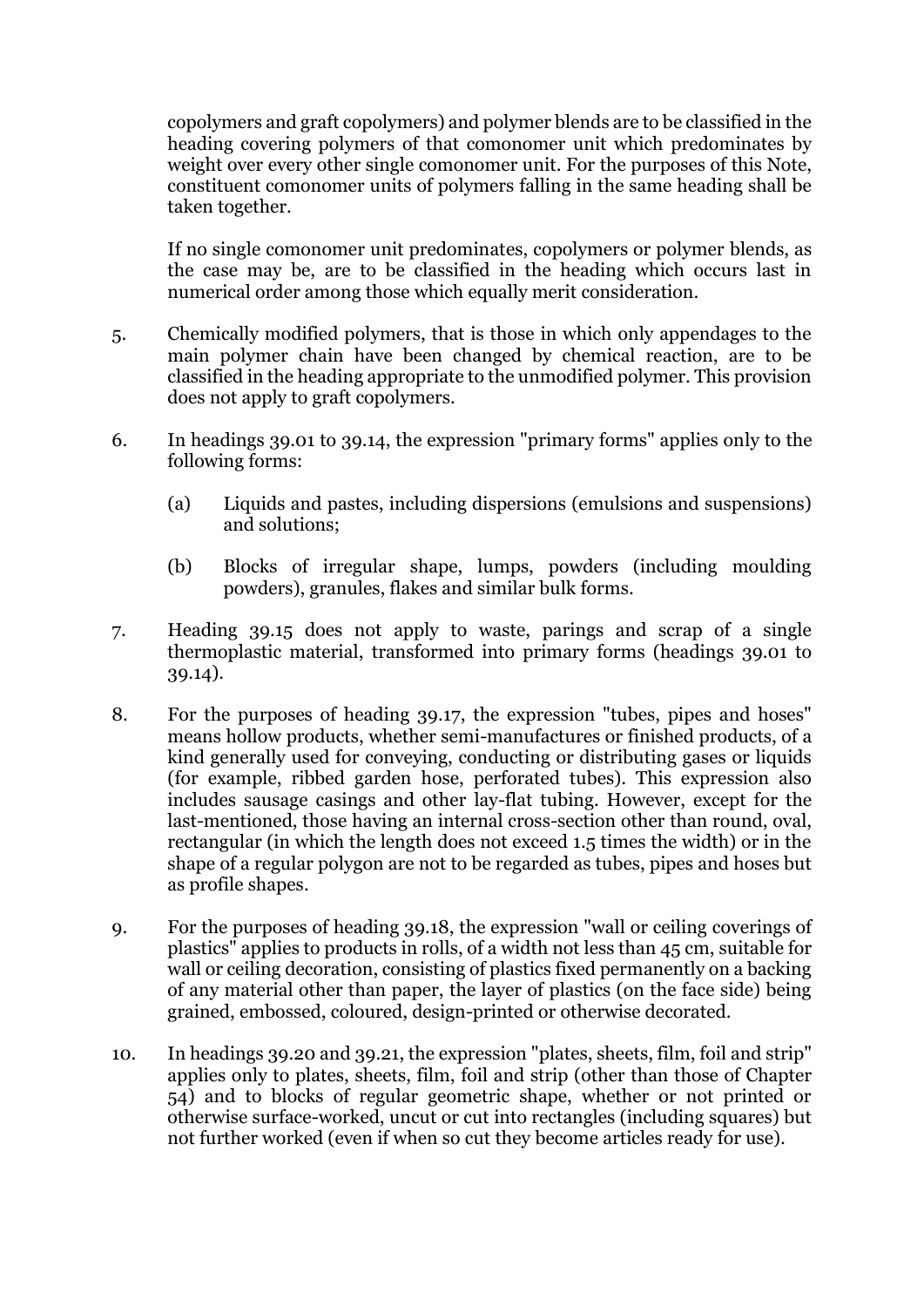- 11. Heading 39.25 applies only to the following articles, not being products covered by any of the earlier headings of sub-Chapter II:
	- (a) Reservoirs, tanks (including septic tanks), vats and similar containers, of a capacity exceeding 300 1;
	- (b) Structural elements used, for example, in floors, walls or partitions, ceilings or roofs;
	- (c) Gutters and fittings therefor;
	- (d) Doors, windows and their frames and thresholds for doors;
	- (e) Balconies, balustrades, fencing, gates and similar barriers;
	- (f) Shutters, blinds (including Venetian blinds) and similar articles and parts and fittings thereof;
	- (g) Large-scale shelving for assembly and permanent installation, for example, in shops, workshops, warehouses;
	- (h) Ornamental architectural features, for example, flutings, cupolas, dovecotes; and
	- (ij) Fittings and mountings intended for permanent installation in or on doors, windows, staircases, walls or other parts of buildings, for example, knobs, handles, hooks, brackets, towel rails, switch-plates and other protective plates.

# **Subheading Notes.**

- 1. Within any one heading of this Chapter, polymers (including copolymers) and chemically modified polymers are to be classified according to the following provisions:
	- (a) Where there is a subheading named "other" in the same series:
		- (1) The designation in a subheading of a polymer by the prefix "poly" (for example, polyethylene and polyamide-6,6) means that the constituent monomer unit or monomer units of the named polymer taken together must contribute 95% or more by weight of the total polymer content.
		- (2) The copolymers named in subheadings 3901.30, 3901.40, 3903.20, 3903.30 and 3904.30 are to be classified in those subheadings, provided that the comonomer units of the named copolymers contribute 95% or more by weight of the total polymer content.
		- (3) Chemically modified polymers are to be classified in the subheading named "Other" provided that the chemically modified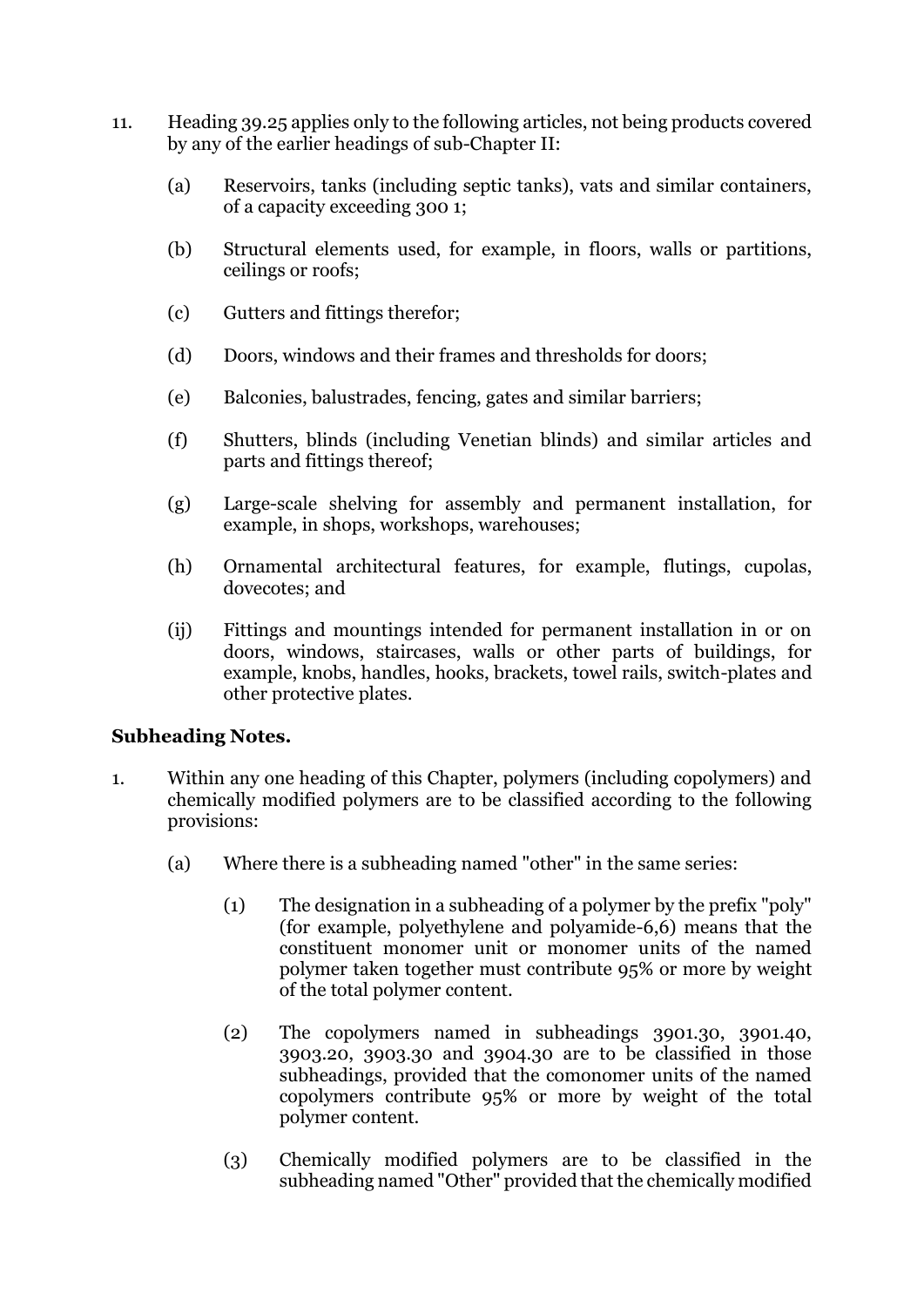polymers are not more specifically covered by another subheading.

- (4) Polymers not meeting (1), (2) or (3) above, are to be classified in the subheading, among the remaining Subheadings in the series, covering polymers of that monomer unit which predominates by weight over every other single comonomer unit. For this purpose, constituent monomer units of polymers falling in the same subheading shall be taken together. Only the constituent comonomer units of the polymers in the series of subheadings under consideration are to be compared.
- (b) Where there is no subheading named "Other" in the same series:
	- (1) Polymers are to be classified in the subheading covering polymers of that monomer unit which predominates by weight over every other single comonomer unit. For this purpose, constituent monomer units of polymers falling in the same subheading shall be taken together. Only the constituent comonomer units of the polymers in the series under consideration are to be compared.
	- (2) Chemically modified polymers are to be classified in the subheading appropriate to the unmodified polymer.

Polymer blends are to be classified in the same subheading as polymers of the same monomer units in the same proportions.

2. For the purposes of subheading 3920.43, the term "plasticisers" includes secondary plasticisers.

| <b>HS</b> | <b>CET</b> | <b>DESCRIPTION OF GOODS</b>                           | <b>DUTY</b> | <b>UNIT</b> | <b>SITC</b> |
|-----------|------------|-------------------------------------------------------|-------------|-------------|-------------|
|           |            |                                                       | <b>RATE</b> |             | <b>REV4</b> |
| 39.01     |            | Polymers of ethylene, in primary forms.               |             |             |             |
| 3901.10   | $00\,$     | - Polyethylene having a specific gravity of less than | Free        | kg          | 571.11      |
|           |            | 0.94                                                  |             |             |             |
| 3901.20   | $00\,$     | - Polyethylene having a specific gravity of 0.94 or   | Free        | kg          | 571.12      |
|           |            | more                                                  |             |             |             |
| 3901.30   | 00         | - Ethylene-vinyl acetate copolymers                   | Free        | kg          | 571.2       |
| 3901.40   | $00\,$     | - Ethylene-alpha-olefin copolymers, having a          | Free        | kg          | 571.91      |
|           |            | specific gravity of less than 0.94                    |             |             |             |
| 3901.90   | $00\,$     | - Other                                               | Free        | kg          | 571.9       |
| 39.02     |            | Polymers of propylene or of other olefins, in         |             |             |             |
|           |            | primary forms.                                        |             |             |             |
| 3902.10   | 00         | - Polypropylene                                       | Free        | kg          | 575.11      |
| 3902.20   | $00\,$     | - Polyisobutylene                                     | Free        | kg          | 575.12      |
| 3902.30   | $00\,$     | - Propylene copolymers                                | Free        | kg          | 575.13      |
| 3902.90   | 00         | - Other                                               | Free        | kg          | 575.19      |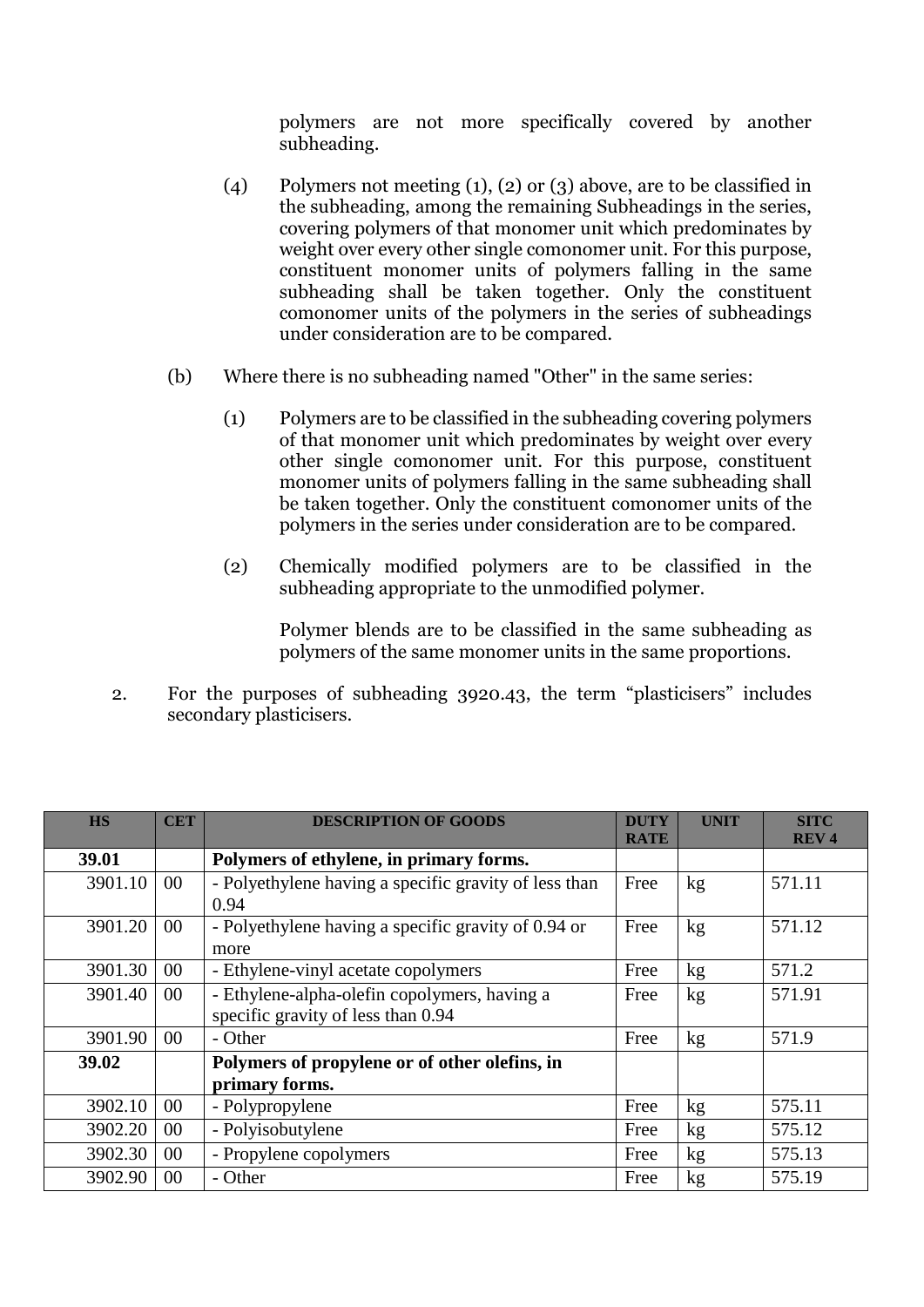| <b>HS</b> | <b>CET</b> | <b>DESCRIPTION OF GOODS</b>                         | <b>DUTY</b> | <b>UNIT</b> | <b>SITC</b> |
|-----------|------------|-----------------------------------------------------|-------------|-------------|-------------|
| 39.03     |            |                                                     | <b>RATE</b> |             | <b>REV4</b> |
|           |            | Polymers of styrene, in primary forms.              |             |             |             |
|           |            | - Polystyrene:                                      |             |             |             |
| 3903.11   | 00         | - - Expansible                                      | Free        | kg          | 572.11      |
| 3903.19   | 00         | - - Other                                           | Free        | kg          | 572.19      |
| 3903.20   | $00\,$     | - Styrene-acrylonitrile (SAN) copolymers            | Free        | kg          | 572.91      |
| 3903.30   | $00\,$     | - Acrylonitrile-butadiene-styrene (ABS) copolymers  | Free        | kg          | 572.92      |
| 3903.90   | 00         | - Other                                             | Free        | kg          | 572.99      |
| 39.04     |            | Polymers of vinyl chloride or of other              |             |             |             |
|           |            | halogenated olefins, in primary forms.              |             |             |             |
| 3904.10   | 00         | - Poly (vinyl chloride), not mixed with any other   | Free        | kg          | 573.11      |
|           |            | substances                                          |             |             |             |
|           |            | - Other poly (vinyl chloride):                      |             |             |             |
| 3904.21   | 00         | - - Non-plasticised                                 | Free        | kg          | 573.12      |
| 3904.22   | $00\,$     | - - Plasticised                                     | Free        | kg          | 573.13      |
| 3904.30   | $00\,$     | - Vinyl chloride-vinyl acetate copolymers           | Free        | kg          | 573.91      |
| 3904.40   | $00\,$     | - Other vinyl chloride copolymers                   | Free        | kg          | 573.92      |
| 3904.50   | 00         | - Vinylidene chloride polymers                      | Free        | kg          | 573.93      |
|           |            | - Fluoro-polymers:                                  |             |             |             |
| 3904.61   | 00         | - - Polytetrafluoroethylene                         | Free        | kg          | 573.941     |
| 3904.69   | $00\,$     | - - Other                                           | Free        | kg          | 573.949     |
| 3904.90   | 00         | - Other                                             | Free        | kg          | 573.99      |
| 39.05     |            | Polymers of vinyl acetate or of other vinyl esters, |             |             |             |
|           |            | in primary forms; other vinyl polymers in           |             |             |             |
|           |            | primary forms.                                      |             |             |             |
|           |            | - Poly(vinyl acetate):                              |             |             |             |
| 3905.12   | 00         | - - In aqueous dispersion                           | Free        | kg          | 575.911     |
| 3905.19   | 00         | - - Other                                           | Free        | kg          | 575.912     |
|           |            | - Vinyl acetate copolymers:                         |             |             |             |
| 3905.21   | 00         | - - In aqueous dispersion                           | Free        | kg          | 575.913     |
| 3905.29   | 00         | - - Other                                           | Free        | kg          | 575.919     |
| 3905.30   | 00         | - Poly(vinyl alcohol), whether or not containing    | Free        | kg          | 575.921     |
|           |            | unhydrolysed acetate groups                         |             |             |             |
|           |            | - Other:                                            |             |             |             |
| 3905.91   | 00         | - - Copolymers                                      | Free        | kg          | 575.922     |
| 3905.99   | 00         | - - Other                                           | Free        | kg          | 575.929     |
| 39.06     |            | Acrylic polymers in primary forms.                  |             |             |             |
| 3906.10   | 00         | - Poly (methyl methacrylate)                        | Free        | kg          | 575.21      |
| 3906.90   | 00         | - Other                                             | Free        | kg          | 575.29      |
| 39.07     |            | Polyacetals, other polyethers and epoxide resins,   |             |             |             |
|           |            | in primary forms; polycarbonates, alkyd resins,     |             |             |             |
|           |            | polyallyl esters and other polyesters, in primary   |             |             |             |
|           |            | forms.                                              |             |             |             |
| 3907.10   | 00         | - Polyacetals                                       | Free        | kg          | 574.11      |
| 3907.20   | $00\,$     | - Other polyethers                                  | Free        | kg          | 574.19      |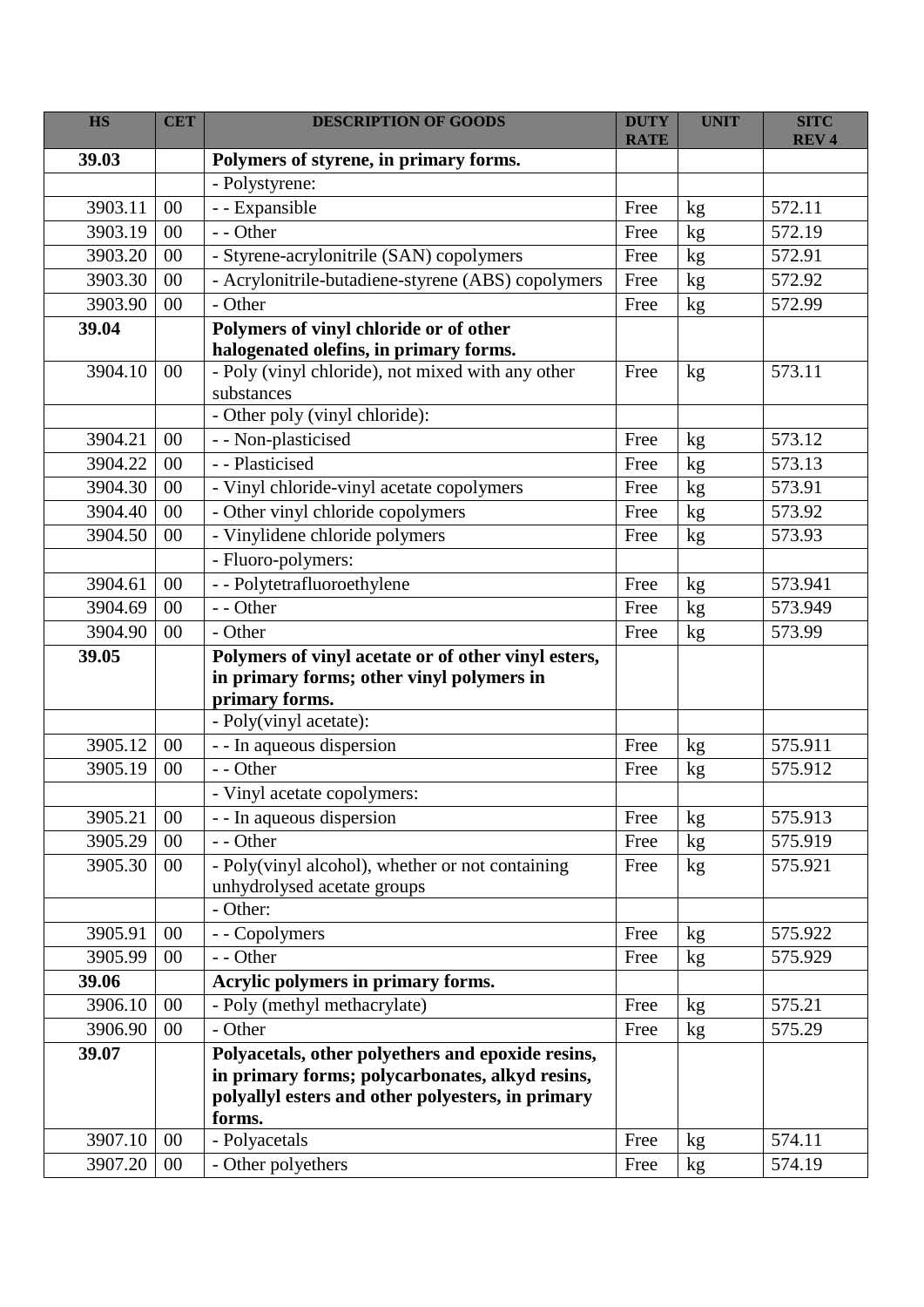| <b>HS</b> | <b>CET</b> | <b>DESCRIPTION OF GOODS</b>                                   | <b>DUTY</b><br><b>RATE</b> | <b>UNIT</b>   | <b>SITC</b><br><b>REV4</b> |
|-----------|------------|---------------------------------------------------------------|----------------------------|---------------|----------------------------|
| 3907.30   | 00         | - Epoxide resins                                              | Free                       | $\mathbf{kg}$ | 574.2                      |
| 3907.40   | 00         | - Polycarbonates                                              | Free                       | kg            | 574.31                     |
| 3907.50   | 00         | - Alkyd resins                                                | Free                       |               | 574.32                     |
|           |            | - Poly (ethylene terephthalate)                               |                            | kg            |                            |
| 3907.61   | 00         | - - Having a viscosity number of 78 ml/g or higher            | Free                       | kg            | 574.331                    |
| 3907.69   | 00         | - - Other                                                     | Free                       | kg            | 574.339                    |
| 3907.70   | 00         | - Poly (lactic acid)                                          | Free                       | kg            | 574.391                    |
|           |            | - Other polyesters:                                           |                            |               |                            |
| 3907.91   | 00         | - - Unsaturated                                               | Free                       |               | 574.34                     |
| 3907.99   | 00         | - - Other                                                     | Free                       | kg<br>kg      | 574.399                    |
| 39.08     |            | Polyamides in primary forms.                                  |                            |               |                            |
| 3908.10   | 00         | - Polyamide-6, -11, -12, -6,6, -6,9, -6,10 or -6,12           | Free                       | kg            | 575.31                     |
| 3908.90   | 00         | - Other                                                       | Free                       |               | 575.39                     |
| 39.09     |            | Amino-resins, phenolic resins and polyurethanes,              |                            | kg            |                            |
|           |            | in primary forms.                                             |                            |               |                            |
| 3909.10   | 00         | - Urea resins; thiourea resins                                | Free                       | kg            | 575.41                     |
| 3909.20   | 00         | - Melamine resins                                             | Free                       | kg            | 575.42                     |
|           |            | - Other amino-resins:                                         |                            |               |                            |
| 3909.31   | 00         | - - Poly(methylene phenyl isocyanate) (crude MDI,             | Free                       | kg            | 575.431                    |
|           |            | polymeric MDI)                                                |                            |               |                            |
| 3909.39   | 00         | - - Other                                                     | Free                       | kg            | 575.439                    |
| 3909.40   | 00         | - Phenolic resins                                             | Free                       | kg            | 575.44                     |
| 3909.50   | $00\,$     | - Polyurethanes                                               | Free                       | kg            | 575.45                     |
| 3910.00   | $\bf{00}$  | Silicones in primary forms.                                   | Free                       | kg            | 575.93                     |
| 39.11     |            | Petroleum resins, coumarone-indene resins,                    |                            |               |                            |
|           |            | polyterpenes, polysulphides, polysulphones and                |                            |               |                            |
|           |            | other products specified in Note 3 to this                    |                            |               |                            |
|           |            | Chapter, not elsewhere specified or included,                 |                            |               |                            |
|           | 00         | in primary forms.<br>- Petroleum resins, coumarone, indene or |                            |               | 575.961                    |
| 3911.10   |            | coumarone-indene resins and polyterpenes                      | Free                       | kg            |                            |
| 3911.90   | 00         | - Other                                                       | Free                       | kg            | 575.969                    |
| 39.12     |            | Cellulose and its chemical derivatives, not                   |                            |               |                            |
|           |            | elsewhere specified or included, in primary                   |                            |               |                            |
|           |            | forms.                                                        |                            |               |                            |
|           |            | - Cellulose acetates:                                         |                            |               |                            |
| 3912.11   | 00         | - - Non-plasticised                                           | Free                       | kg            | 575.51                     |
| 3912.12   | 00         | - - Plasticised                                               | Free                       | kg            | 575.52                     |
| 3912.20   | 00         | - Cellulose nitrates (including collodions)                   | Free                       | kg            | 575.53                     |
|           |            | - Cellulose ethers:                                           |                            |               |                            |
| 3912.31   | 00         | - - Carboxymethylcellulose and its salts                      | Free                       | kg            | 575.541                    |
| 3912.39   | 00         | - - Other                                                     | Free                       | kg            | 575.549                    |
| 3912.90   | 00         | - Other                                                       | Free                       | kg            | 575.59                     |
| 39.13     |            | Natural polymers (for example, alginic acid) and              |                            |               |                            |
|           |            | modified natural polymers (for example,                       |                            |               |                            |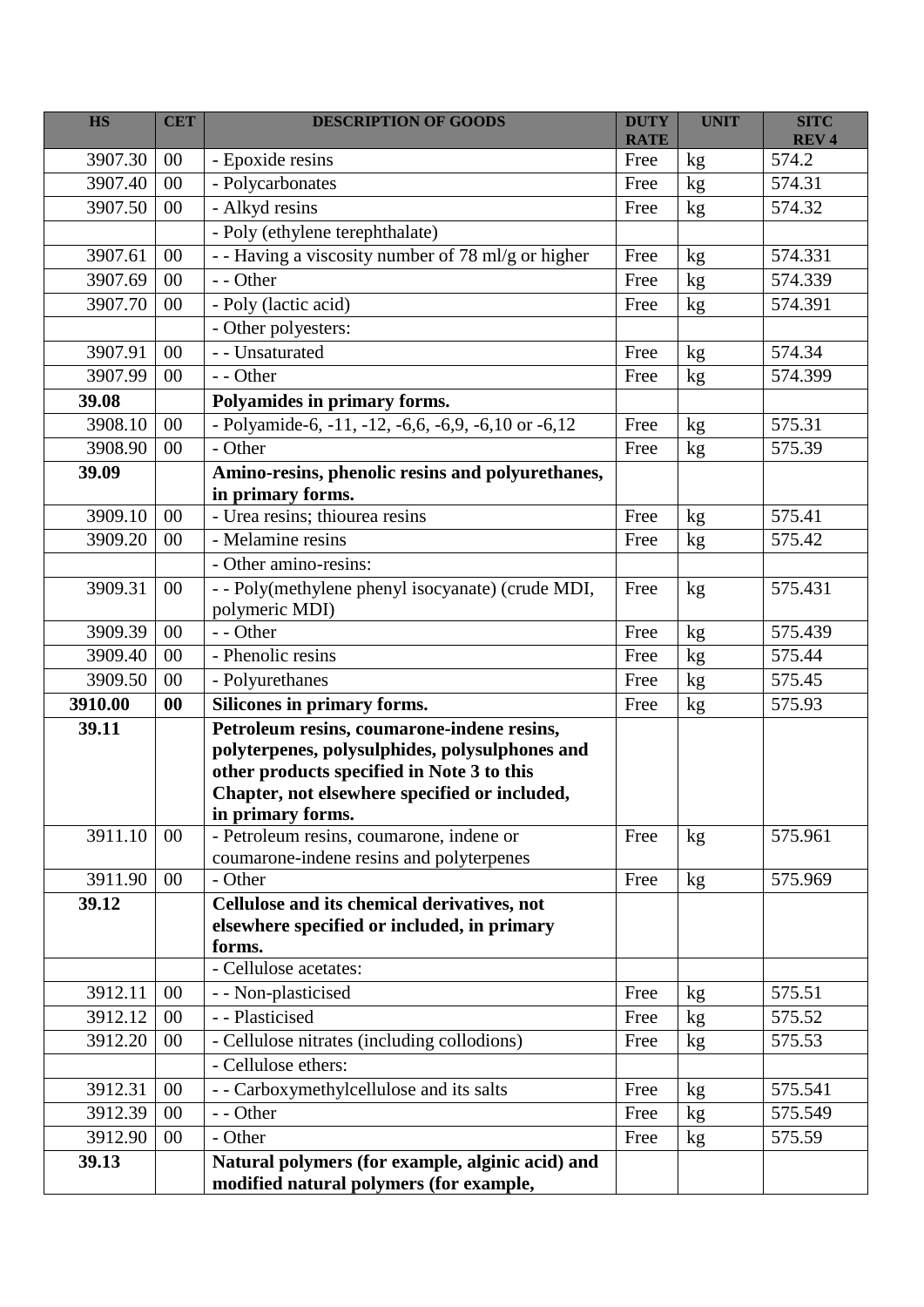| <b>HS</b> | <b>CET</b> | <b>DESCRIPTION OF GOODS</b>                                                                        | <b>DUTY</b> | <b>UNIT</b> | <b>SITC</b> |
|-----------|------------|----------------------------------------------------------------------------------------------------|-------------|-------------|-------------|
|           |            | hardened proteins, chemical derivatives of                                                         | <b>RATE</b> |             | <b>REV4</b> |
|           |            | natural rubber), not elsewhere specified or                                                        |             |             |             |
|           |            | included, in primary forms.                                                                        |             |             |             |
| 3913.10   | 00         | - Alginic acid, its salts and esters                                                               | Free        | kg          | 575.94      |
| 3913.90   | 00         | - Other                                                                                            | Free        | kg          | 575.95      |
| 3914.00   | $\bf{00}$  | Ion-exchangers based on polymers of headings                                                       | Free        | kg          | 575.97      |
|           |            | 39.01 to 39.13, in primary forms.                                                                  |             |             |             |
|           |            | <b>II - WASTE, PARINGS AND SCRAP;</b>                                                              |             |             |             |
|           |            | <b>SEMI- MANUFACTURES; ARTICLES</b>                                                                |             |             |             |
| 39.15     |            | Waste, parings and scrap, of plastics.                                                             |             |             |             |
| 3915.10   | $00\,$     | - Of polymers of ethylene                                                                          | Free        | kg          | 579.1       |
| 3915.20   | 00         | - Of polymers of styrene                                                                           | Free        | kg          | 579.2       |
| 3915.30   | $00\,$     | - Of polymers of vinyl chloride                                                                    | Free        | kg          | 579.3       |
| 3915.90   | 00         | - Of other plastics                                                                                | Free        | kg          | 579.9       |
| 39.16     |            | Monofilament of which any cross-sectional                                                          |             |             |             |
|           |            | dimension exceeds 1mm, rods, sticks and profile                                                    |             |             |             |
|           |            | shapes, whether or not surface-worked but not                                                      |             |             |             |
|           |            | otherwise worked, of plastics.                                                                     |             |             |             |
| 3916.10   | 00         | - Of polymers of ethylene                                                                          | 5%          | kg          | 583.1       |
| 3916.20   | 00         | - Of polymers of vinyl chloride                                                                    | 5%          | kg          | 583.21      |
| 3916.90   | 00         | - Of other plastics                                                                                | 5%          | kg          | 583.9       |
| 39.17     |            | Tubes, pipes and hoses, and fittings therefor (for                                                 |             |             |             |
| 3917.10   | 00         | example, joints, elbows, flanges), of plastics.<br>- Artificial guts (sausage casings) of hardened | 5%          | kg          | 581.1       |
|           |            | protein or of cellulosic materials                                                                 |             |             |             |
|           |            | - Tubes, pipes and hoses, rigid:                                                                   |             |             |             |
| 3917.21   | 00         | - - Of polymers of ethylene                                                                        | 15%         | kg          | 581.21      |
| 3917.22   | $00\,$     | - - Of polymers of propylene                                                                       | 15%         | kg          | 581.22      |
| 3917.23   | $00\,$     | - - Of polymers of vinyl chloride                                                                  | 15%         | kg          | 581.23      |
| 3917.29   | $00\,$     | - - Of other plastics                                                                              | 15%         | kg          | 581.29      |
|           |            | - Other tubes, pipes and hoses:                                                                    |             |             |             |
| 3917.31   | $00\,$     | -- Flexible tubes, pipes and hoses, having a                                                       | 15%         | kg          | 581.31      |
|           |            | minimum burst pressure of 27.6 MPa                                                                 |             |             |             |
| 3917.32   | $00\,$     | - Other, not reinforced or otherwise combined with                                                 |             |             |             |
|           |            | other materials, without fittings:                                                                 |             |             |             |
| 3917.32   | 10         | - - - Electrical conduits and other piping, of PVC                                                 | 15%         | kg          | 581.41      |
| 3917.32   | 20         | --- Garden hose                                                                                    | 25%         | kg          | 581.42      |
| 3917.32   | 90         | $--$ Other                                                                                         | 15%         | kg          | 581.49      |
| 3917.33   | $00\,$     | - - Other, not reinforced or otherwise combined with                                               |             |             |             |
|           |            | other materials, with fittings:                                                                    |             |             |             |
| 3917.33   | 10         | --- Garden hose                                                                                    | 25%         | kg          | 581.51      |
| 3917.33   | 90         | $--$ Other                                                                                         | 15%         | kg          | 581.59      |
| 3917.39   | $00\,$     | - - Other                                                                                          | 15%         | kg          | 581.6       |
| 3917.40   | $00\,$     | - Fittings                                                                                         | 15%         | kg          | 581.7       |
| 39.18     |            | Floor coverings of plastics, whether or not self-                                                  |             |             |             |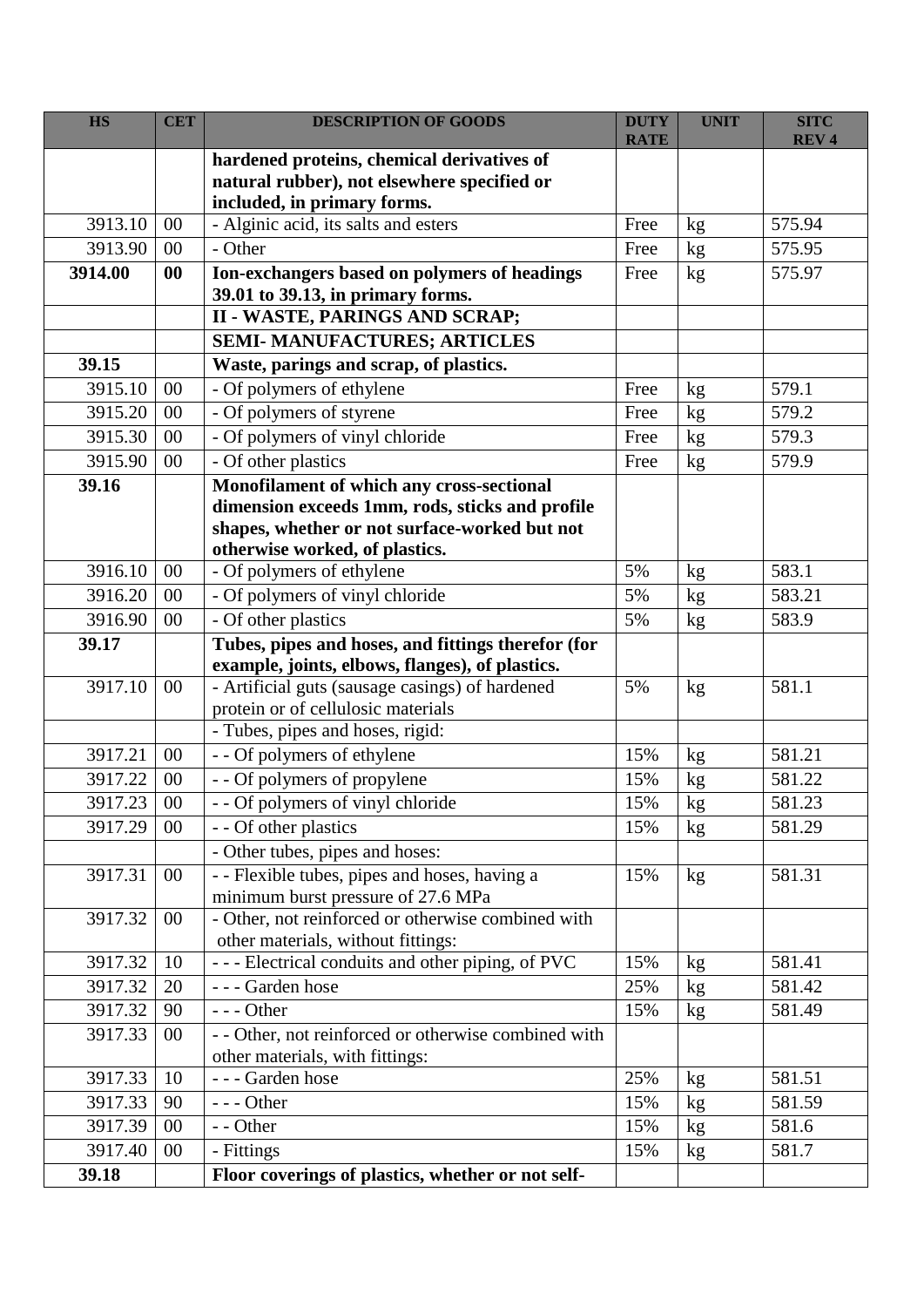| <b>HS</b> | <b>CET</b> | <b>DESCRIPTION OF GOODS</b>                                                              | <b>DUTY</b> | <b>UNIT</b> | <b>SITC</b> |
|-----------|------------|------------------------------------------------------------------------------------------|-------------|-------------|-------------|
|           |            | adhesive, in rolls or in the form of tiles; wall or                                      | <b>RATE</b> |             | <b>REV4</b> |
|           |            | ceiling coverings of plastics, as defined in Note 9                                      |             |             |             |
|           |            | to this Chapter.                                                                         |             |             |             |
| 3918.10   | 00         | - Of polymers of vinyl chloride:                                                         |             |             |             |
| 3918.10   | 10         | $--$ Tiles                                                                               | Free        | kg          | 893.311     |
| 3918.10   | 90         | $--$ Other                                                                               | Free        | kg          | 893.312     |
| 3918.90   | $00\,$     | - Of other plastics:                                                                     |             |             |             |
| 3918.90   | 10         | $--$ Tiles                                                                               | 5%          | kg          | 893.313     |
| 3918.90   | 90         | $--$ Other                                                                               | 5%          | kg          | 893.319     |
| 39.19     |            | Self-adhesive plates, sheets, film, foil, tape, strip                                    |             |             |             |
|           |            | and other flat shapes, of plastics, whether or not                                       |             |             |             |
|           |            | in rolls.                                                                                |             |             |             |
| 3919.10   | 00         | - In rolls of a width not exceeding 20 cm                                                | 15%         | kg          | 582.11      |
| 3919.90   | 00         | - Other:                                                                                 |             |             |             |
| 3919.90   | 10         | --- Having the characteristics of articles ready for                                     | 15%         | kg          | 582.191     |
|           |            | use, or marked for cutting into such articles                                            |             |             |             |
| 3919.90   | 90         | $--$ Other                                                                               | 15%         | kg          | 582.199     |
| 39.20     |            | Other plates, sheets, film, foil and strip, of                                           |             |             |             |
|           |            | plastics, non-cellular and not reinforced,<br>laminated, supported or similarly combined |             |             |             |
|           |            | with other materials.                                                                    |             |             |             |
| 3920.10   | 00         | - Of polymers of ethylene                                                                | 15%         | kg          | 582.21      |
| 3920.20   | 00         | - Of polymers of propylene                                                               | 15%         | kg          | 582.22      |
| 3920.30   | 00         | - Of polymers of styrene                                                                 | 15%         | kg          | 582.23      |
|           |            | - Of polymers of vinyl chloride:                                                         |             |             |             |
| 3920.43   | 00         | - - Containing by weight not less than 6% of                                             | 15%         | kg          | 582.243     |
|           |            | plasticisers.                                                                            |             |             |             |
| 3920.49   | 00         | - - Other                                                                                | 15%         | kg          | 582.249     |
|           |            | - Of acrylic polymers:                                                                   |             |             |             |
| 3920.51   | 00         | - - Of poly (methyl methacrylate)                                                        | 15%         | kg          | 582.251     |
| 3920.59   | 00         | - - Other                                                                                | 15%         | kg          | 582.259     |
|           |            | - Of polycarbonates, alkyd resins, polyallyl esters                                      |             |             |             |
|           |            | or other polyesters:                                                                     |             |             |             |
| 3920.61   | 00         | - - Of polycarbonates                                                                    | 15%         | kg          | 582.261     |
| 3920.62   | $00\,$     | - - Of poly (ethylene terephthalate)                                                     | 15%         | kg          | 582.262     |
| 3920.63   | 00         | - - Of unsaturated polyesters                                                            | 15%         | kg          | 582.263     |
| 3920.69   | 00         | - - Of other polyesters                                                                  | 15%         | kg          | 582.269     |
|           |            | - Of cellulose or its chemical derivatives:                                              |             |             |             |
| 3920.71   | $00\,$     | - - Of regenerated cellulose                                                             | 15%         | kg          | 582.281     |
| 3920.73   | $00\,$     | - - Of cellulose acetate                                                                 | 15%         | kg          | 582.282     |
| 3920.79   | 00         | - - Of other cellulose derivatives                                                       | 15%         | kg          | 582.289     |
|           |            | - Of other plastics:                                                                     |             |             |             |
| 3920.91   | 00         | - - Of poly (vinyl butyral)                                                              | 15%         | kg          | 582.291     |
| 3920.92   | $00\,$     | - - Of polyamides                                                                        | 15%         | kg          | 582.292     |
| 3920.93   | $00\,$     | - - Of amino-resins                                                                      | 15%         | kg          | 582.293     |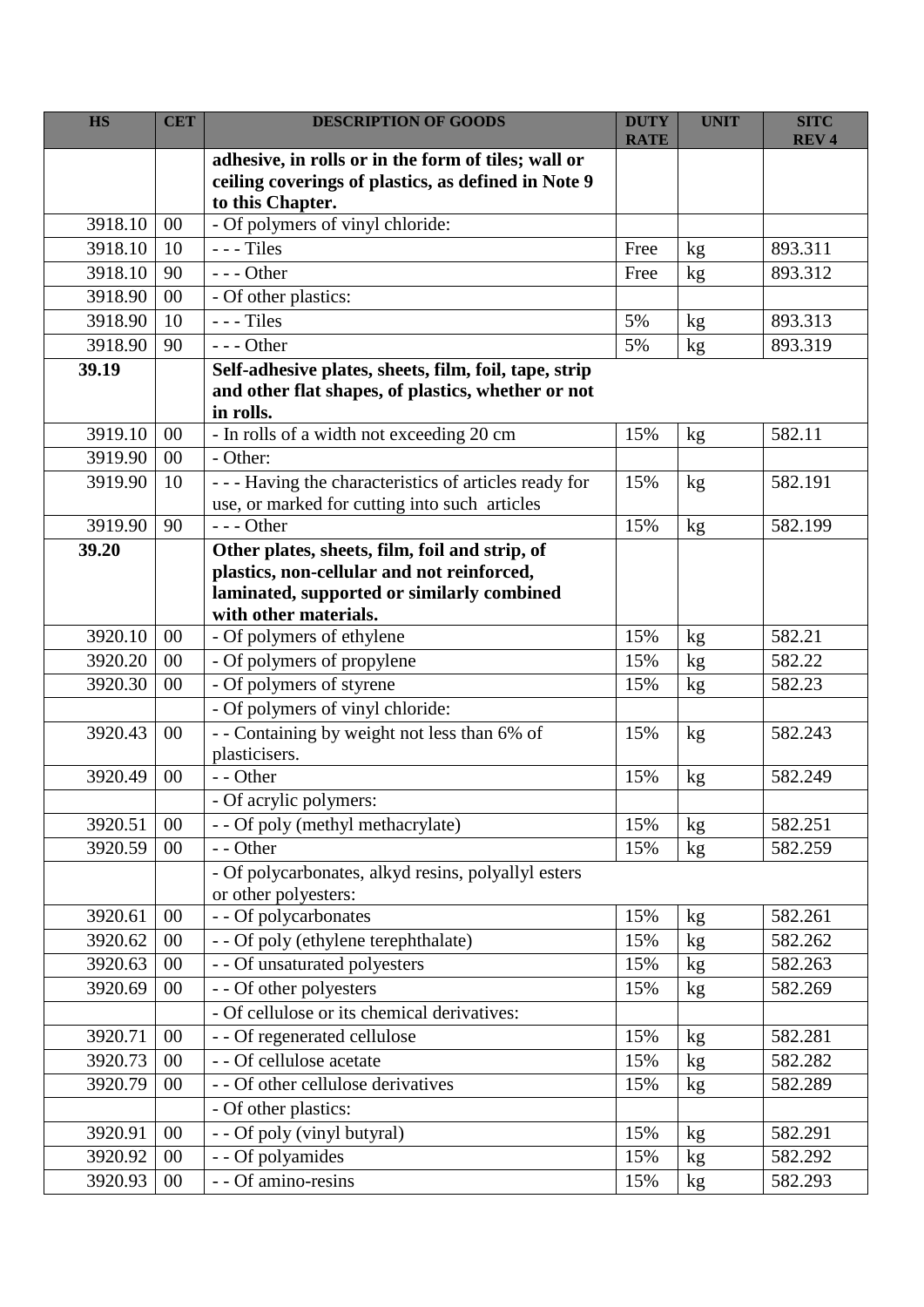| <b>HS</b> | <b>CET</b> | <b>DESCRIPTION OF GOODS</b>                                 | <b>DUTY</b> | <b>UNIT</b>     | <b>SITC</b>            |
|-----------|------------|-------------------------------------------------------------|-------------|-----------------|------------------------|
| 3920.94   | $00\,$     |                                                             | <b>RATE</b> |                 | <b>REV4</b><br>582.294 |
| 3920.99   | 00         | - - Of phenolic resins                                      | 15%         | kg              |                        |
|           |            | - - Of other plastics                                       | 15%         | kg              | 582.299                |
| 39.21     |            | Other plates, sheets, film, foil and strip, of<br>plastics. |             |                 |                        |
|           |            | - Cellular:                                                 |             |                 |                        |
| 3921.11   | 00         | - - Of polymers of styrene                                  | 15%         | kg              | 582.911                |
| 3921.12   | $00\,$     | - - Of polymers of vinyl chloride                           | 15%         | kg              | 582.912                |
| 3921.13   | 00         | - - Of polyurethanes                                        | 15%         |                 | 582.913                |
| 3921.14   | 00         | - - Of regenerated cellulose                                | 15%         | kg              | 582.914                |
| 3921.19   | 00         | - - Of other plastics                                       | 15%         | kg              | 582.919                |
| 3921.90   | 00         | - Other                                                     | 15%         | kg              | 582.99                 |
|           |            |                                                             |             | kg              |                        |
|           |            |                                                             |             |                 |                        |
| 39.22     |            | Baths, shower-baths, sinks, wash-basins, bidets,            |             |                 |                        |
|           |            | lavatory pans, seats and covers, flushing cisterns          |             |                 |                        |
|           |            | and similar sanitary ware, of plastics.                     |             |                 |                        |
| 3922.10   | $00\,$     | - Baths, shower-baths, sinks and wash-basins:               |             |                 |                        |
| 3922.10   | 10         | --- Baths, shower-baths                                     | 5%          | kg              | 893.211                |
| 3922.10   | 20         | - - - Sinks and wash-basins                                 | 5%          | kg              | 893.212                |
| 3922.20   | 00         | - Lavatory seats and covers                                 | 5%          | kg              | 893.213                |
| 3922.90   | 00         | - Other                                                     | 5%          | kg              | 893.219                |
| 39.23     |            | Articles for the conveyance or packing of goods,            |             |                 |                        |
|           |            | of plastics; stoppers, lids, caps and other closures,       |             |                 |                        |
|           |            | of plastics.                                                |             |                 |                        |
| 3923.10   | $00\,$     | - Boxes, cases, crates and similar articles:                |             |                 |                        |
| 3923.10   | 10         | --- Egg boxes                                               | 5%          | kg              | 893.191                |
| 3923.10   | 90         | $--$ Other                                                  | 5%          | kg              | 893.192                |
|           |            | - Sacks and bags (including cones):                         |             |                 |                        |
| 3923.21   | $00\,$     | Of polymers of ethylene                                     | 15%         | $\rm kg$        | 893.111                |
| 3923.29   | $00\,$     | - - Of other plastics                                       | 15%         | kg              | 893.119                |
| 3923.30   | 00         | - Carboys, bottles, flasks and similar articles:            |             |                 |                        |
| 3923.30   | 10         | --- Bottles                                                 | 15%         | kg              | 893.193                |
| 3923.30   | 90         | $--$ Other                                                  | 5%          | kg              | 893.194                |
| 3923.40   | $00\,$     | - Spools, cops, bobbins and similar supports                | 5%          | kg              | 893.195                |
| 3923.50   | $00\,$     | - Stoppers, lids, caps and other closures:                  |             |                 |                        |
| 3923.50   | 10         | --- Lids and caps                                           | 15%         | kg              | 893.196                |
| 3923.50   | 90         | $--$ Other                                                  | 15%         | kg <sub>2</sub> | 893.197                |
| 3923.90   | 00         | - Other:                                                    |             |                 |                        |
| 3923.90   | 10         | - - - Cups, other than tableware of heading 39.24           | 5%          | kg              | 893.198                |
| 3923.90   | 90         | $--$ Other                                                  | 5%          | kg              | 893.199                |
| 39.24     |            | Tableware, kitchenware, other household articles            |             |                 |                        |
|           |            | and hygienic or toilet articles, of plastics.               |             |                 |                        |
| 3924.10   | $00\,$     | - Tableware and kitchenware:                                |             |                 |                        |
| 3924.10   | 10         | - - - Cups, forks, knives, plates, spoons and tumblers      | 25%         | kg              | 893.321                |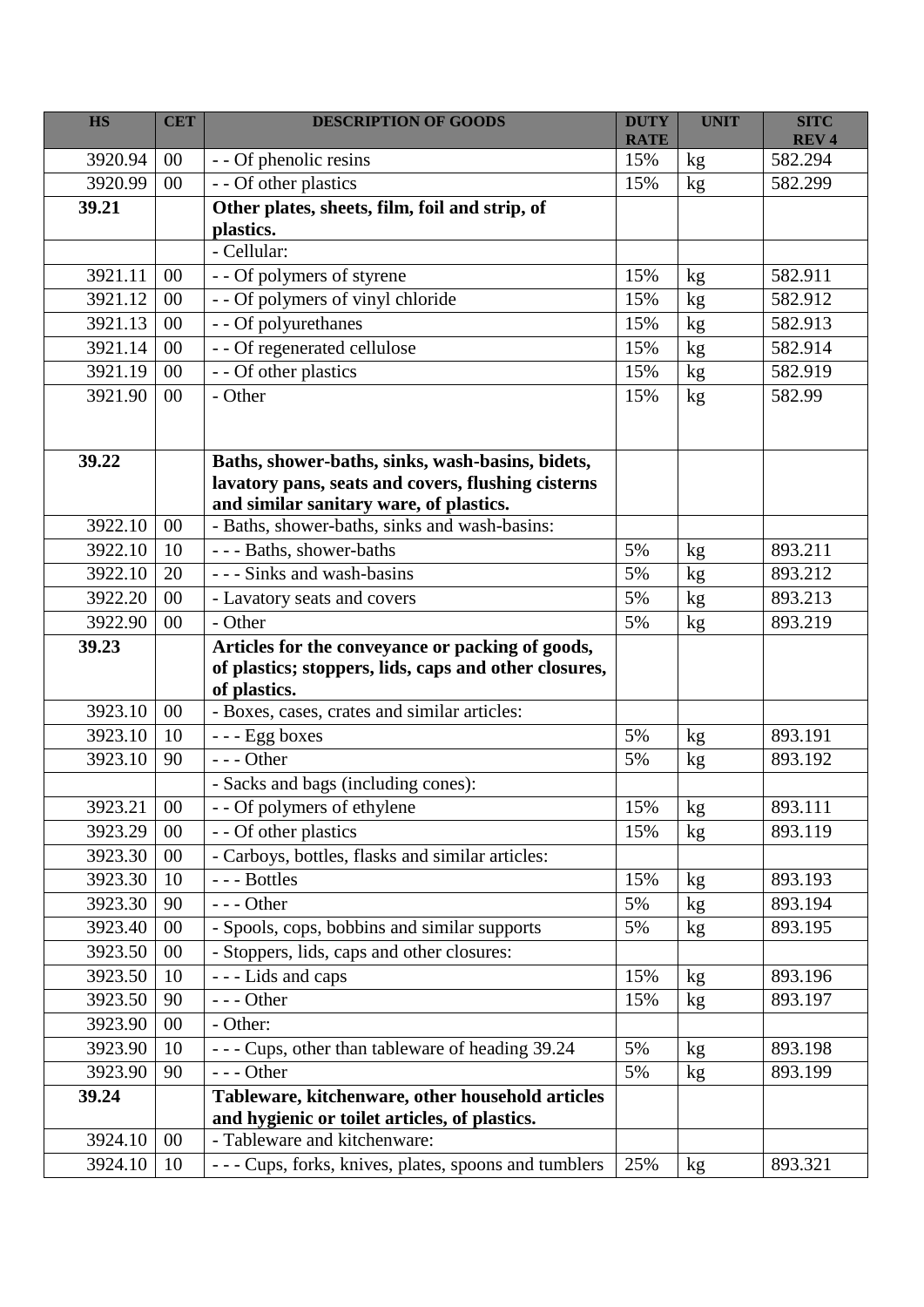| <b>HS</b> | <b>CET</b> | <b>DESCRIPTION OF GOODS</b>                                                              | <b>DUTY</b><br><b>RATE</b> | <b>UNIT</b>                      | <b>SITC</b><br><b>REV4</b> |
|-----------|------------|------------------------------------------------------------------------------------------|----------------------------|----------------------------------|----------------------------|
| 3924.10   | 20         | --- Drinking straws                                                                      | 25%                        | kg                               | 893.322                    |
| 3924.10   | 90         | $--$ Other                                                                               | 25%                        | kg                               | 893.323                    |
| 3924.90   | 00         | - Other:                                                                                 |                            |                                  |                            |
| 3924.90   | 10         | - - - Ashtrays, buckets, coat-hangers and dustbins                                       | 25%                        | kg                               | 893.324                    |
| 3924.90   | 20         | --- Flower pots                                                                          | 25%                        | kg                               | 893.325                    |
| 3924.90   | 90         | $--$ Other                                                                               | 25%                        | kg                               | 893.329                    |
| 39.25     |            | Builders' ware of plastics, not elsewhere specified<br>or included.                      |                            |                                  |                            |
| 3925.10   | 00         | - Reservoirs, tanks, vats and similar containers, of a<br>capacity exceeding 300 litres: |                            |                                  |                            |
| 3925.10   | 10         | $---$ Tanks                                                                              | 10%                        | kg                               | 893.291                    |
| 3925.10   | 90         | $--$ Other                                                                               | 10%                        | kg                               | 893.292                    |
| 3925.20   | 00         | - Doors, windows and their frames and thresholds<br>for doors                            | 15%                        | kg                               | 893.293                    |
| 3925.30   | 00         | - Shutters, blinds (including Venetian blinds) and<br>similar articles and parts thereof | 15%                        | kg                               | 893.294                    |
| 3925.90   | 00         | - Other:                                                                                 |                            |                                  |                            |
| 3925.90   | 10         | --- Structural elements used in ceilings or roofs                                        | 15%                        | kg                               | 893.295                    |
| 3925.90   | 20         | --- Gutters                                                                              | 15%                        | kg                               | 893.296                    |
| 3925.90   | 90         | $--$ Other                                                                               | 15%                        | kg                               | 893.299                    |
| 39.26     |            | Other articles of plastics and articles of other<br>materials of headings 39.01 to 39.14 |                            |                                  |                            |
| 3926.10   | 00         | - Office or school supplies                                                              | 10%                        | kg                               | 893.94                     |
| 3926.20   | 00         | - Articles of apparel and clothing accessories<br>(including gloves, mittens and mitts)  | 25%                        | kg                               | 848.21                     |
| 3926.30   | 00         | - Fittings for furniture, coachwork or the like                                          | 25%                        | kg                               | 893.95                     |
| 3926.40   | 00         | - Statuettes and other ornamental articles                                               | 25%                        | kg                               | 893.991                    |
| 3926.90   | 00         | - Other:                                                                                 |                            |                                  |                            |
| 3926.90   | 10         | --- Articles for use in laboratories                                                     | Free                       | $k\underline{\underline{\bf g}}$ | 893.992                    |
| 3926.90   | 20         | - - - Transmission, conveyor and elevator belts                                          | 5%                         | kg                               | 893.993                    |
| 3926.90   | 30         | --- Beads, bolts, screws and washers                                                     | 5%                         | kg                               | 893.994                    |
| 3926.90   | 40         | --- Covers for electrical switches and outlets and<br>similar articles                   | 5%                         | kg                               | 893.995                    |
| 3926.90   | 50         | --- Corners for suitcases, fasteners for handbags;<br>handles                            | 5%                         | kg                               | 893.996                    |
| 3926.90   | 60         | --- Handcuffs                                                                            | 25%                        | kg                               | 893.997                    |
| 3926.90   | 70         | --- Motor vehicle licence plates                                                         | 25%                        | kg                               | 893.998                    |
| 3926.90   | 90         | $--$ Other                                                                               | 25%                        | kg                               | 893.999                    |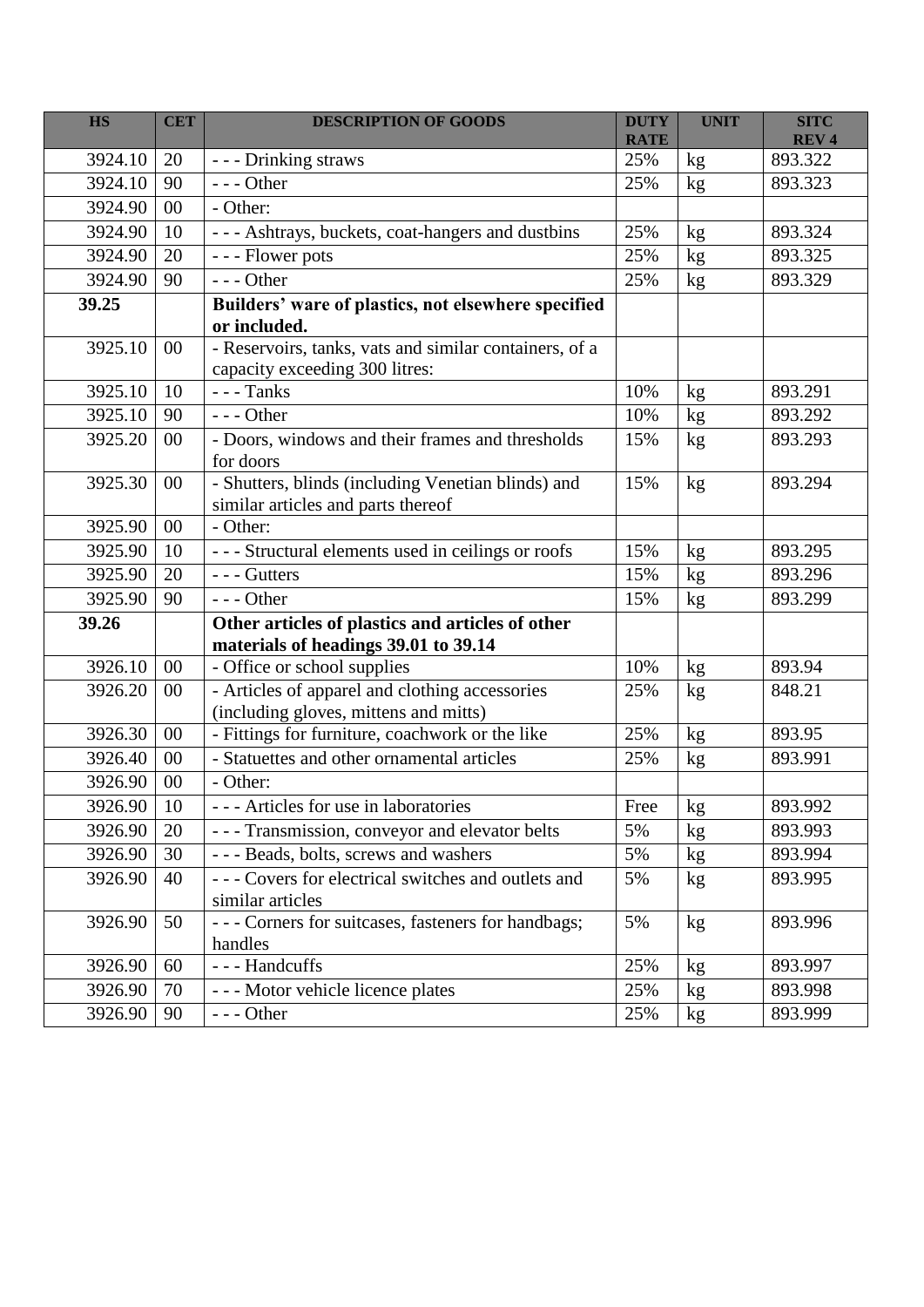### **CHAPTER 40**

### **RUBBER AND ARTICLES THEREOF**

### **Notes.**

- 1. Except where the context otherwise requires, throughout the Nomenclature the expression "rubber" means the following products, whether or not vulcanised or hard: natural rubber, balata, gutta-percha, guayule, chicle and similar natural gums, synthetic rubber, factice derived from oils, and such substances reclaimed.
	- 2. This Chapter does not cover:
		- (a) Goods of Section XI (textiles and textile articles);
		- (b) Footwear or parts thereof of Chapter 64;
		- (c) Headgear or parts thereof (including bathing caps) of Chapter 65;
		- (d) Mechanical or electrical appliances or parts thereof of Section XVI (including electrical goods of all kinds), of hard rubber;
		- (e) Articles of Chapters 90, 92, 94 or 96; or
		- (f) Articles of Chapter 95 (other than sports gloves, mittens and mitts and articles of headings 40.11 to 40.13).
- 3. In headings 40.01 to 40.03 and 40.05, the expression "primary forms" applies only to the following forms:
	- (a) Liquids and pastes (including latex, whether or not pre-vulcanised, and other dispersions and solutions);
	- (b) Blocks of irregular shape, lumps, bales, powders, granules, crumbs and similar bulk forms.

4. In Note 1 to this Chapter and in heading 40.02, the expression "synthetic rubber"

applies to:

(a) Unsaturated synthetic substances which can be irreversibly transformed by vulcanisation with sulphur into non-thermoplastic substances which, at a temperature between  $18^{\circ}$ C and  $29^{\circ}$ C, will not break on being extended to three times their original length and will return, after being extended to twice their original length, within a period of five minutes, to a length not greater than one and a half times their original length. For the purposes of this test, substances necessary for the cross-linking, such as vulcanising activators or accelerators, may be added; the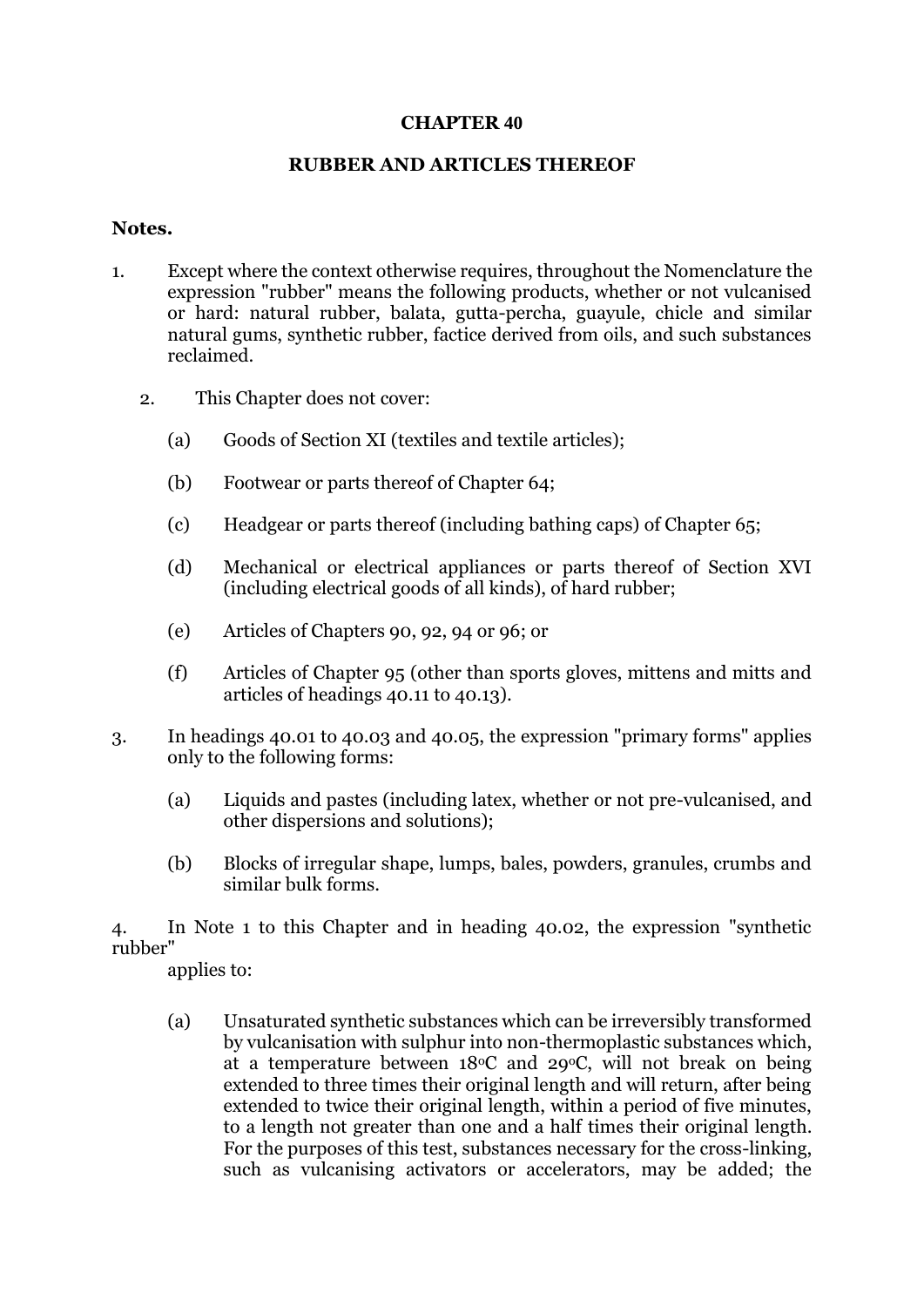presence of substances as provided for by Note 5(B)(ii) and (iii) is also permitted. However, the presence of any substances not necessary for the cross-linking, such as extenders, plasticisers and fillers, is not permitted;

- (b) Thioplasts (TM); and
- (c) Natural rubber modified by grafting or mixing with plastics, depolymerised natural rubber, mixtures of unsaturated synthetic substances with saturated synthetic high polymers provided that all the above-mentioned products comply with the requirements concerning vulcanisation, elongation and recovery in (a) above.
- 5. (A) Headings 40.01 and 40.02 do not apply to any rubber or mixture of
	- rubbers which has been compounded, before or after coagulation, with:
	- (i) vulcanising agents, accelerators, retarders or activators (other than those added for the preparation of pre-vulcanised rubber latex);
	- (ii) pigments or other colouring matter, other than those added solely for the purpose of identification;
	- (iii) plasticisers or extenders (except mineral oil in the case of oil-extended rubber), fillers, reinforcing agents, organic solvents or any other substances, except those permitted under (B);
	- (B) The presence of the following substances in any rubber or mixture of rubbers shall not affect its classification in heading 40.01 or 40.02, as the case may be, provided that such rubber or mixture of rubbers retains its essential character as a raw material:
		- (i) emulsifiers or anti-tack agents;
		- (ii) small amounts of breakdown products of emulsifiers;
		- (iii) very small amounts of the following: heat-sensitive agents (generally for obtaining thermosensitive rubber latexes), cationic surface-active agents (generally for obtaining electro-positive rubber latexes), antioxidants, coagulants, crumbling agents, freeze-resisting agents, peptisers, preservatives, stabilisers, viscosity-control agents, or similar special-purpose additives.
- 6. For the purposes of heading 40.04, the expression "waste, parings and scrap" means rubber waste, parings and scrap from the manufacture or working of rubber and rubber goods definitely not usable as such because of cutting-up, wear or other reasons.
- 7. Thread wholly of vulcanised rubber, of which any cross-sectional dimension exceeds 5 mm, is to be classified as strip, rods or profile shapes, of heading 40.08.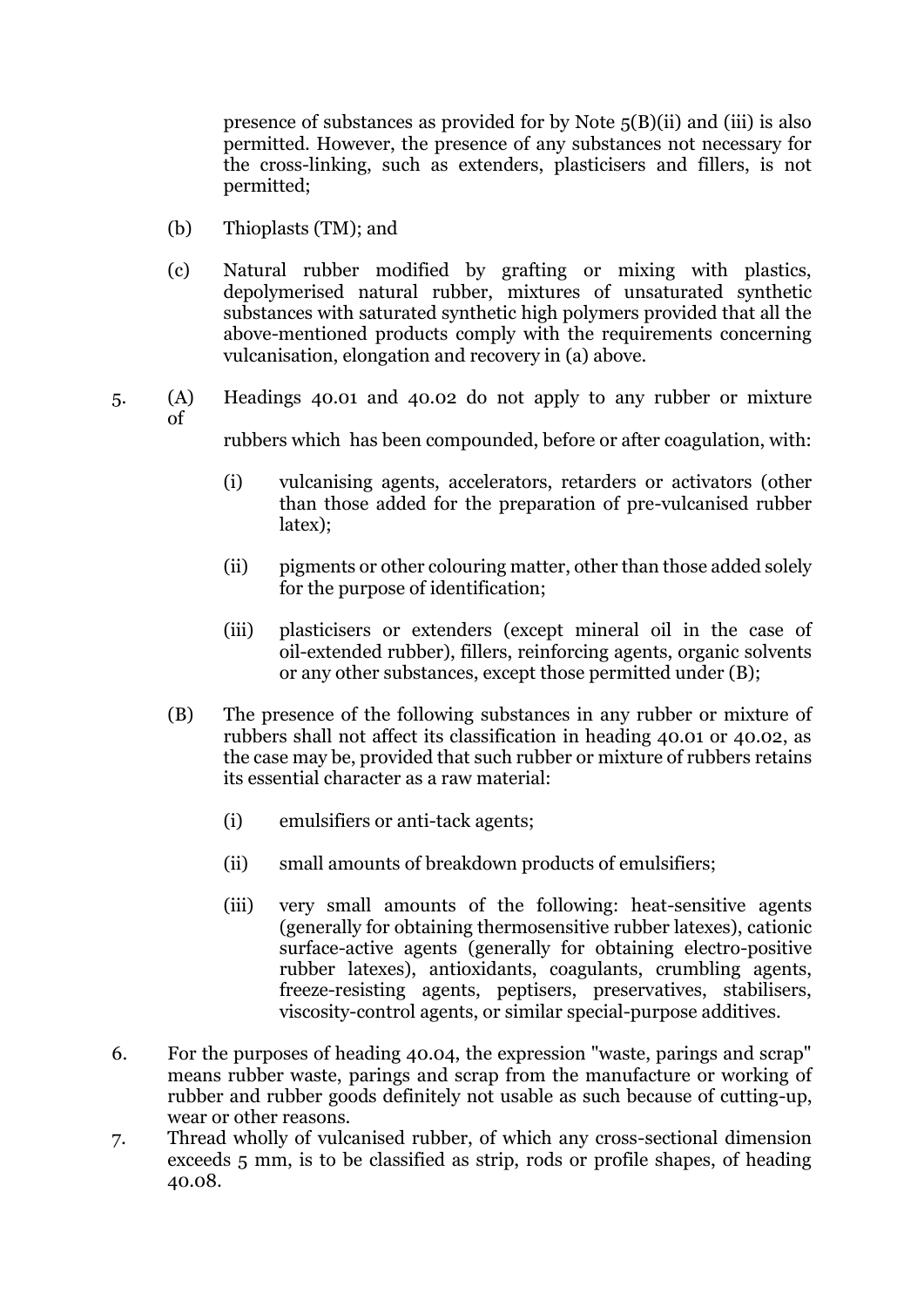- 8. Heading 40.10 includes conveyor or transmission belts or belting of textile fabric impregnated, coated, covered or laminated with rubber or made from textile yarn or cord impregnated, coated, covered or sheathed with rubber.
- 9. In headings 40.01, 40.02, 40.03, 40.05 and 40.08, the expressions "plates", "sheets" and "strip" apply only to plates, sheets and strip and to blocks of regular geometric shape, uncut or simply cut to rectangular (including square) shape, whether or not having the character of articles and whether or not printed or otherwise surface-worked, but not otherwise cut to shape or further worked.

In heading 40.08 the expressions "rods" and "profile shapes" apply only to such products, whether or not cut to length or surface-worked but not otherwise worked.

| <b>HS</b> | <b>CET DESCRIPTION OF GOODS</b>                                                               | <b>DUTY</b><br><b>RATE</b> | <b>UNIT</b> | <b>SITC</b><br><b>REV4</b> |
|-----------|-----------------------------------------------------------------------------------------------|----------------------------|-------------|----------------------------|
| 40.01     | Natural rubber, balata, gutta-percha, guayule,<br>chicle and similar natural gums, in primary |                            |             |                            |
|           | forms or in plates, sheets or strip.                                                          |                            |             |                            |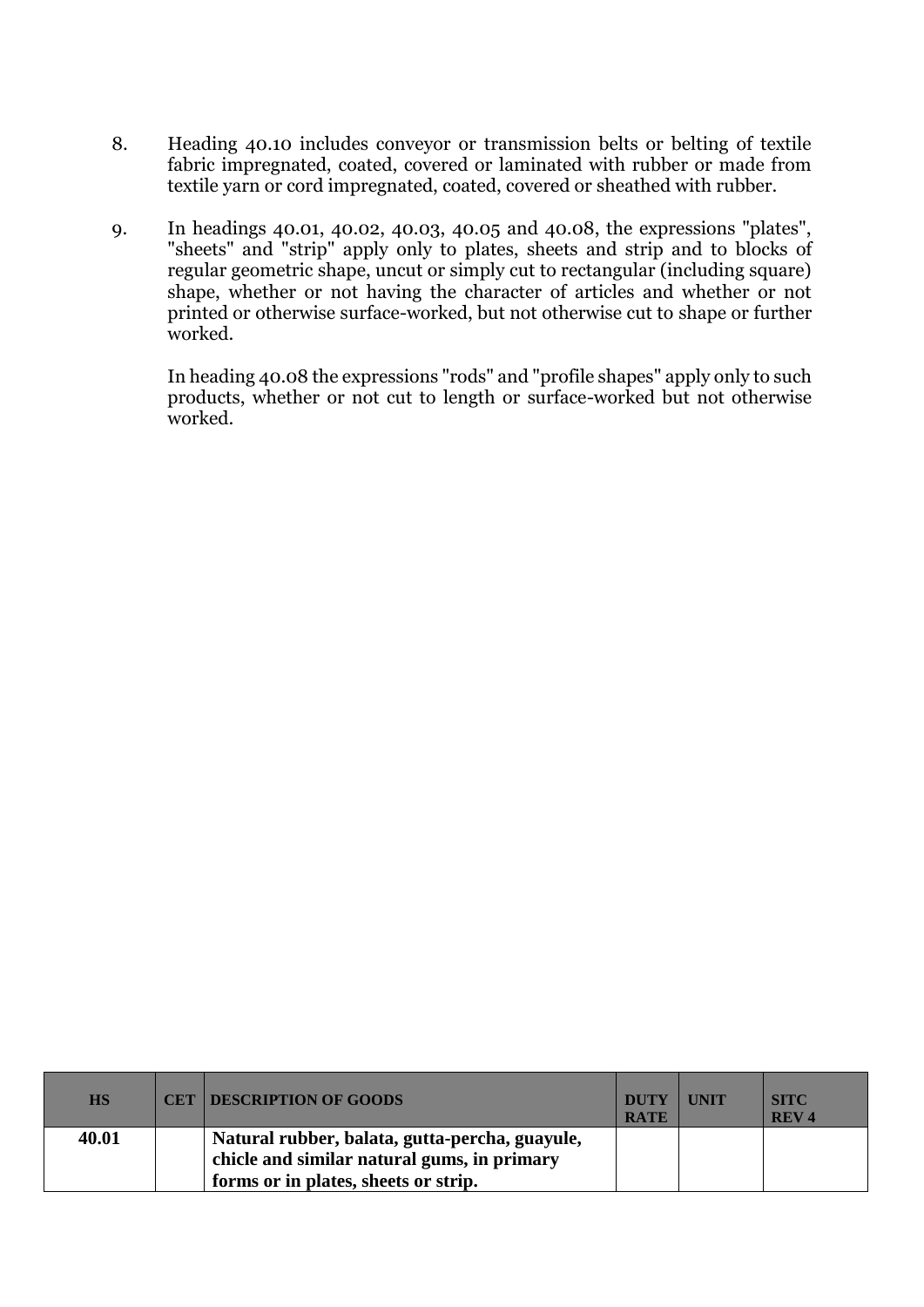| 4001.10              | 00        | - Natural rubber latex, whether or not pre-vulcanized                                          | Free | kg | 231.1   |
|----------------------|-----------|------------------------------------------------------------------------------------------------|------|----|---------|
|                      |           | - Natural rubber in other forms:                                                               |      |    |         |
| 4001.21              | 00        | - - Smoked sheets                                                                              | Free | kg | 231.21  |
| $\overline{4001.22}$ | 00        | - - Technically specified natural rubber (TSNR)                                                | Free | kg | 231.25  |
| 4001.29              | 00        | - - Other                                                                                      | Free | kg | 231.29  |
| 4001.30              | 00        | - Balata, gutta-percha, guayule, chicle and similar                                            | Free | kg | 231.3   |
|                      |           | natural gums                                                                                   |      |    |         |
| 40.02                |           | Synthetic rubber and factice derived from oils, in                                             |      |    |         |
|                      |           | primary forms or in plates, sheets or strip;                                                   |      |    |         |
|                      |           | mixtures of any product of heading No. 40.01                                                   |      |    |         |
|                      |           | with any product of this heading, in primary                                                   |      |    |         |
|                      |           | forms or in plates, sheets or strip.                                                           |      |    |         |
|                      |           | - Styrene-butadiene rubber (SBR); carboxylated                                                 |      |    |         |
| 4002.11              | 00        | styrene-butadiene rubber (XSBR):<br>- - Latex                                                  | Free |    | 232.11  |
| 4002.19              | 00        | - - Other                                                                                      |      | kg | 232.119 |
|                      |           |                                                                                                | Free | kg |         |
| 4002.20              | 00        | - Butadiene rubber (BR)                                                                        | Free | kg | 232.12  |
|                      |           | - Isobutene-isoprene (butyl) rubber (IIR);                                                     |      |    |         |
| 4002.31              | 00        | halo- isobutene-isoprene rubber (CIIR or BIIR):<br>- - Isobutene-isoprene (butyl) rubber (IIR) | Free |    | 232.131 |
|                      |           |                                                                                                |      | kg |         |
| 4002.39              | 00        | - - Other                                                                                      | Free | kg | 232.139 |
|                      |           | - Chloroprene (chlorobutadiene) rubber (CR):                                                   |      |    |         |
| 4002.41              | 00        | - - Latex                                                                                      | Free | kg | 232.141 |
| 4002.49              | 00        | - - Other                                                                                      | Free | kg | 232.149 |
|                      |           | - Acrylonitrile-butadiene rubber (NBR):                                                        |      |    |         |
| 4002.51              | 00        | - - Latex                                                                                      | Free | kg | 232.151 |
| 4002.59              | 00        | - - Other                                                                                      | Free | kg | 232.159 |
| 4002.60              | $00\,$    | - Isoprene rubber (IR)                                                                         | Free | kg | 232.16  |
| 4002.70              | 00        | - Ethylene-propylene-non-conjugated diene rubber<br>(EPDM)                                     | Free | kg | 232.17  |
| 4002.80              | $00\,$    | - Mixtures of any product of heading 40.01 with any                                            | Free | kg | 232.18  |
|                      |           | product of this heading                                                                        |      |    |         |
|                      |           | - Other:                                                                                       |      |    |         |
| 4002.91              | $00\,$    | - - Latex                                                                                      | Free | kg | 232.191 |
| 4002.99              | 00        | - - Other                                                                                      | Free | kg | 232.199 |
| 4003.00              | 00        | Reclaimed rubber in primary forms or in plates,                                                | Free | kg | 232.21  |
|                      |           | sheets or strip.                                                                               |      |    |         |
| 4004.00              | $\bf{00}$ | Waste, parings and scrap of rubber (other than                                                 | Free | kg | 232.22  |
|                      |           | hard rubber) and powders and granules obtained                                                 |      |    |         |
|                      |           | therefrom.                                                                                     |      |    |         |
| 40.05                |           | Compounded rubber, unvulcanised, in primary<br>forms or in plates, sheets or strip.            |      |    |         |
| 4005.10              | 00        | - Compounded with carbon black or silica                                                       | Free | kg | 621.11  |
| 4005.20              | $00\,$    | - Solutions; dispersions other than those of                                                   | Free | kg | 621.12  |
|                      |           | subheading 4005.10                                                                             |      |    |         |
|                      |           | - Other:                                                                                       |      |    |         |
| 4005.91              | $00\,$    | - - Plates, sheets and strip:                                                                  |      |    |         |
|                      |           |                                                                                                |      |    |         |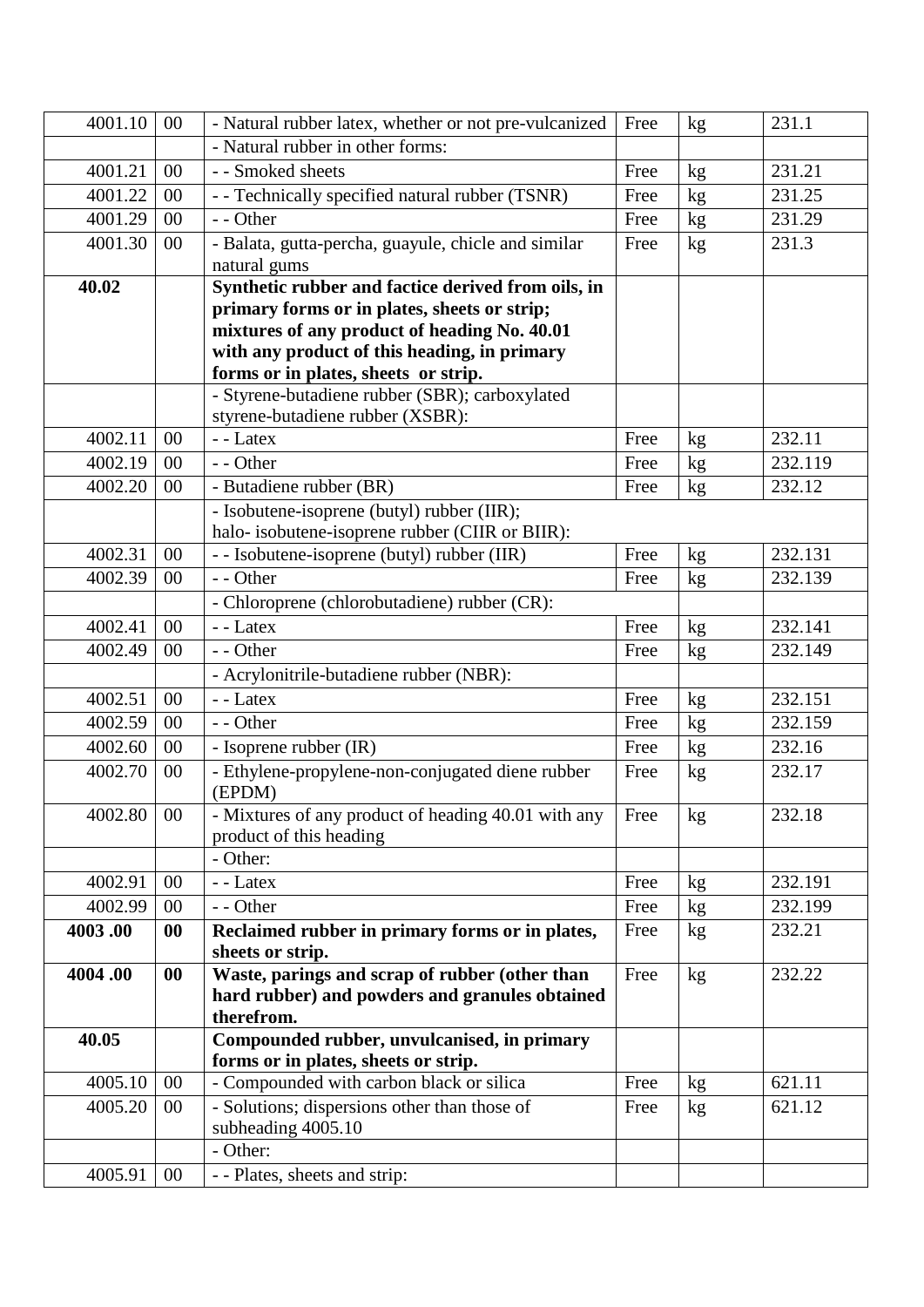| 4005.91 | 10     | --- Sheets for tyre repair                                                                        | 15%  | $\rm kg$ | 621.191 |
|---------|--------|---------------------------------------------------------------------------------------------------|------|----------|---------|
| 4005.91 | 90     | $--$ Other                                                                                        | Free | kg       | 621.192 |
| 4005.99 | 00     | - - Other                                                                                         | Free | kg       | 621.199 |
| 40.06   |        | Other forms (for example, rods, tubes and profile                                                 |      |          |         |
|         |        | shapes) and articles (for example, discs and                                                      |      |          |         |
|         |        | rings), of unvulcanised rubber.                                                                   |      |          |         |
| 4006.10 | 00     | - "Camel-back" strips for retreading rubber tyres                                                 | 15%  | kg       | 621.21  |
| 4006.90 | 00     | - Other                                                                                           | Free | kg       | 621.29  |
| 4007.00 | 00     | Vulcanised rubber thread and cord.                                                                | Free | kg       | 621.31  |
| 40.08   |        | Plates, sheets, strip, rods and profile shapes, of                                                |      |          |         |
|         |        | vulcanized rubber other than hard rubber.<br>- Of cellular rubber:                                |      |          |         |
|         |        |                                                                                                   |      |          |         |
| 4008.11 | 00     | - - Plates, sheets and strip                                                                      | 15%  | kg       | 621.321 |
| 4008.19 | 00     | - - Other                                                                                         | 15%  | kg       | 621.329 |
|         |        | - Of non-cellular rubber:                                                                         |      |          |         |
| 4008.21 | 00     | - - Plates, sheets and strip                                                                      | 15%  | kg       | 621.331 |
| 4008.29 | 00     | - - Other                                                                                         | 15%  | kg       | 621.339 |
| 40.09   |        | Tubes, pipes and hoses, of vulcanized rubber                                                      |      |          |         |
|         |        | other than hard rubber, with or without their<br>fittings (for example, joints, elbows, flanges). |      |          |         |
|         |        |                                                                                                   |      |          |         |
|         |        | - Not reinforced or otherwise combined with other                                                 |      |          |         |
|         |        | materials:                                                                                        |      |          |         |
| 4009.11 | 00     | - - Without fittings                                                                              | 5%   | kg       | 621.46  |
| 4009.12 | 00     | - With fittings                                                                                   | 5%   | kg       | 621.461 |
|         |        | - Reinforced or otherwise combined only with                                                      |      |          |         |
|         |        | metal:                                                                                            |      |          |         |
| 4009.21 | 00     | - - Without fittings                                                                              | 5%   | kg       | 621.463 |
| 4009.22 | 00     | - - With fittings                                                                                 | 5%   | kg       | 621.45  |
|         |        | - Reinforced or otherwise combined only with                                                      |      |          |         |
|         |        | textile materials:                                                                                |      |          |         |
| 4009.31 | 00     | - - Without fittings                                                                              | 5%   | kg       | 621.46  |
| 4009.32 | 00     | - - With fittings                                                                                 | 5%   | kg       | 621.47  |
|         |        | - Reinforced or otherwise combined with other                                                     |      |          |         |
| 4009.41 | $00\,$ | materials:<br>- - Without fittings                                                                | 5%   |          | 621.48  |
| 4009.42 | $00\,$ | - - With fittings                                                                                 | 5%   | kg       | 621.49  |
| 40.10   |        | Conveyor or transmission belts or belting, of                                                     |      | kg       |         |
|         |        | vulcanized rubber.                                                                                |      |          |         |
|         |        | - Conveyor belts or belting:                                                                      |      |          |         |
| 4010.11 | $00\,$ | - - Reinforced only with metal                                                                    | 5%   | kg       | 629.21  |
| 4010.12 | $00\,$ | - - Reinforced only with textile materials                                                        | 5%   | kg       | 629.22  |
| 4010.19 | $00\,$ | - - Other                                                                                         | 5%   | kg       | 629.24  |
|         |        | - Transmission belts or belting:                                                                  |      |          |         |
| 4010.31 | $00\,$ | - - Endless transmission belts of trapezoidal cross-                                              | 5%   | kg       | 629.251 |
|         |        | section (v-belts), V-ribbed, of an outside                                                        |      |          |         |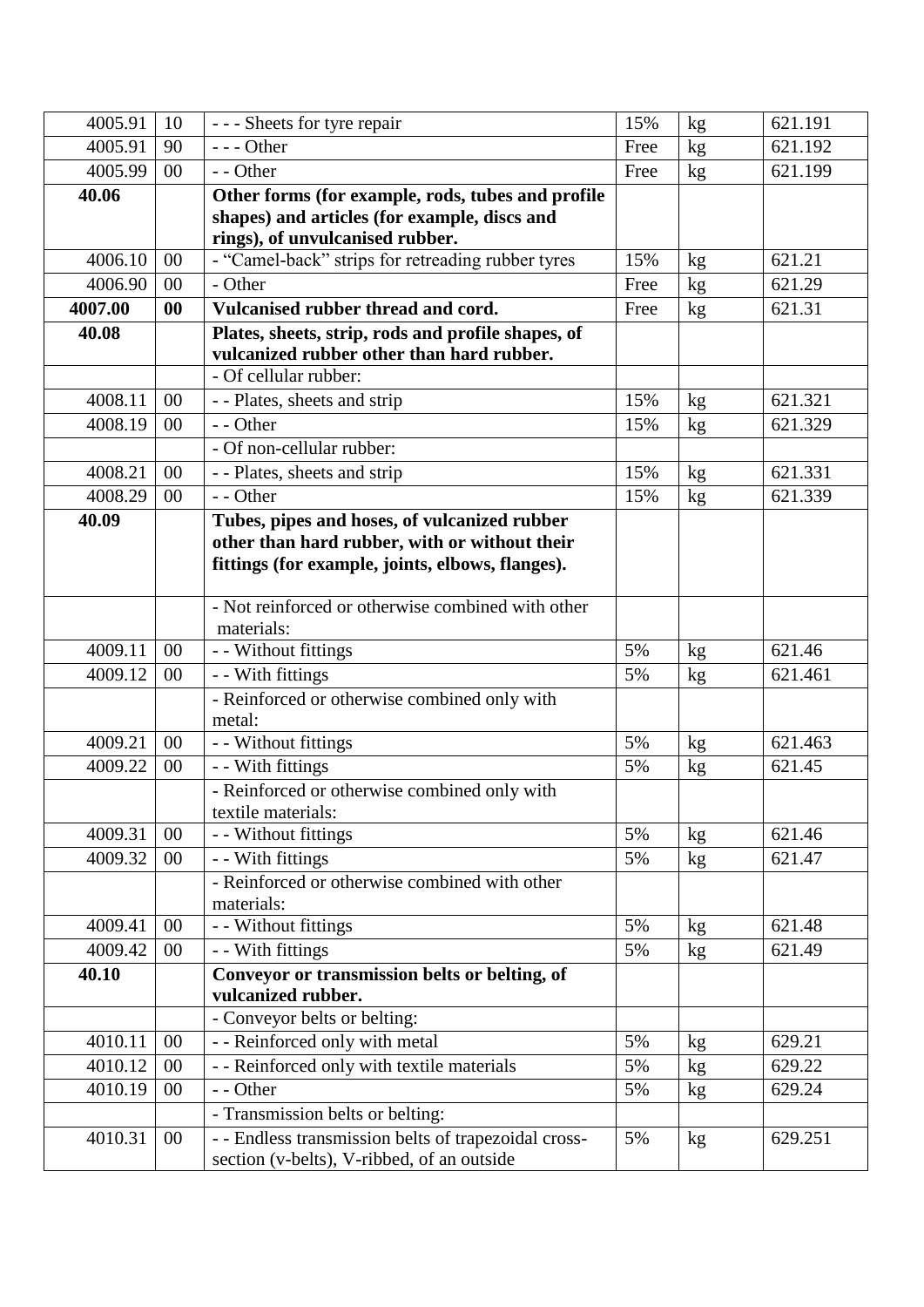|         |        | circumference exceeding 60 cm but not exceeding                                                           |      |         |         |
|---------|--------|-----------------------------------------------------------------------------------------------------------|------|---------|---------|
|         |        | 180 cm                                                                                                    |      |         |         |
| 4010.32 | $00\,$ | - - Endless transmission belts of trapezoidal cross-                                                      | 5%   | kg      | 629.261 |
|         |        | section (v-belts), other than V- ribbed, of an outside<br>circumference exceeding 60 cm but not exceeding |      |         |         |
|         |        | 180 cm                                                                                                    |      |         |         |
| 4010.33 | $00\,$ | - - Endless transmission belts of trapezoidal cross-                                                      | 5%   | kg      | 629.271 |
|         |        | section (V-belts), V-ribbed, of an outside                                                                |      |         |         |
|         |        | circumference exceeding 180 cm but not exceeding                                                          |      |         |         |
|         |        | 240 cm                                                                                                    |      |         |         |
| 4010.34 | $00\,$ | - - Endless transmission belts of trapezoidal cross-                                                      | 5%   | kg      | 629.281 |
|         |        | section (V-belts), other than V- ribbed, of an outside                                                    |      |         |         |
|         |        | circumference exceeding 180 cm but not exceeding                                                          |      |         |         |
|         |        | 240 cm                                                                                                    |      |         |         |
| 4010.35 | $00\,$ | - - Endless synchronous belts, of an outside                                                              | 5%   | kg      | 629.291 |
|         |        | circumference exceeding 60 cm but not exceeding                                                           |      |         |         |
|         |        | 150 cm                                                                                                    |      |         |         |
| 4010.36 | $00\,$ | - - Endless synchronous belts, of an outside<br>circumference exceeding 150 cm but not exceeding          | 5%   | kg      | 629.31  |
|         |        | 198 cm                                                                                                    |      |         |         |
| 4010.39 | 00     | - - Other                                                                                                 | 5%   | kg      | 629.39  |
| 40.11   |        | New pneumatic tyres, of rubber.                                                                           |      |         |         |
| 4011.10 | 00     | - Of a kind used on motor cars (including station                                                         | 25%  | kg & No | 625.1   |
|         |        | wagons and racing cars)                                                                                   |      |         |         |
| 4011.20 | 00     | - Of a kind used on buses or lorries                                                                      | 15%  | kg & No | 625.2   |
| 4011.30 | 00     | - Of a kind used on aircraft                                                                              | Free | kg & No | 625.3   |
| 4011.40 | 00     | - Of a kind used on motorcycles                                                                           | 5%   | kg & No | 625.41  |
| 4011.50 | 00     | - Of as kind used on bicycles                                                                             | 5%   | kg & No | 625.42  |
| 4011.70 | 00     | - Of a kind used on agricultural or forestry vehicles                                                     | Free | kg & No | 625.591 |
|         |        | and machines                                                                                              |      |         |         |
| 4011.80 | 00     | - Of a kind used on construction, mining or<br>industrial handling vehicles and machines                  | 5%   | kg & No | 625.592 |
| 4011.90 | $00\,$ | - Other                                                                                                   | 5%   | kg & No | 625.599 |
| 40.12   |        | Retreaded or used pneumatic tyres of rubber;                                                              |      |         |         |
|         |        | solid or cushion tyres, tyre treads and tyre flaps,                                                       |      |         |         |
|         |        | of rubber.                                                                                                |      |         |         |
|         |        | - Retreaded tyres:                                                                                        |      |         |         |
| 4012.11 | $00\,$ | $\overline{-\text{ - Of}}$ a kind used on motor cars (including station                                   | 25%  | kg & No | 625.925 |
|         |        | wagons and racing cars)                                                                                   |      |         |         |
| 4012.12 | 00     | - - Of a kind used on buses or lorries                                                                    | 25%  | kg & No | 625.926 |
| 4012.13 | $00\,$ | - - Of a kind used on aircraft                                                                            | Free | kg & No | 625.923 |
| 4012.19 | 00     | - - Other                                                                                                 | 5%   | kg & No | 625.927 |
| 4012.20 | 00     | - Used pneumatic tyres:                                                                                   |      |         |         |
| 4012.20 | 10     | - - - For retreading and remoulding                                                                       | 5%   | kg & No | 625.931 |
| 4012.20 | 90     | $--$ Other                                                                                                | 5%   | kg & No | 625.939 |
| 4012.90 | $00\,$ | - Other                                                                                                   | 5%   | kg & No | 625.94  |
| 40.13   |        | Inner tubes, of rubber.                                                                                   |      |         |         |